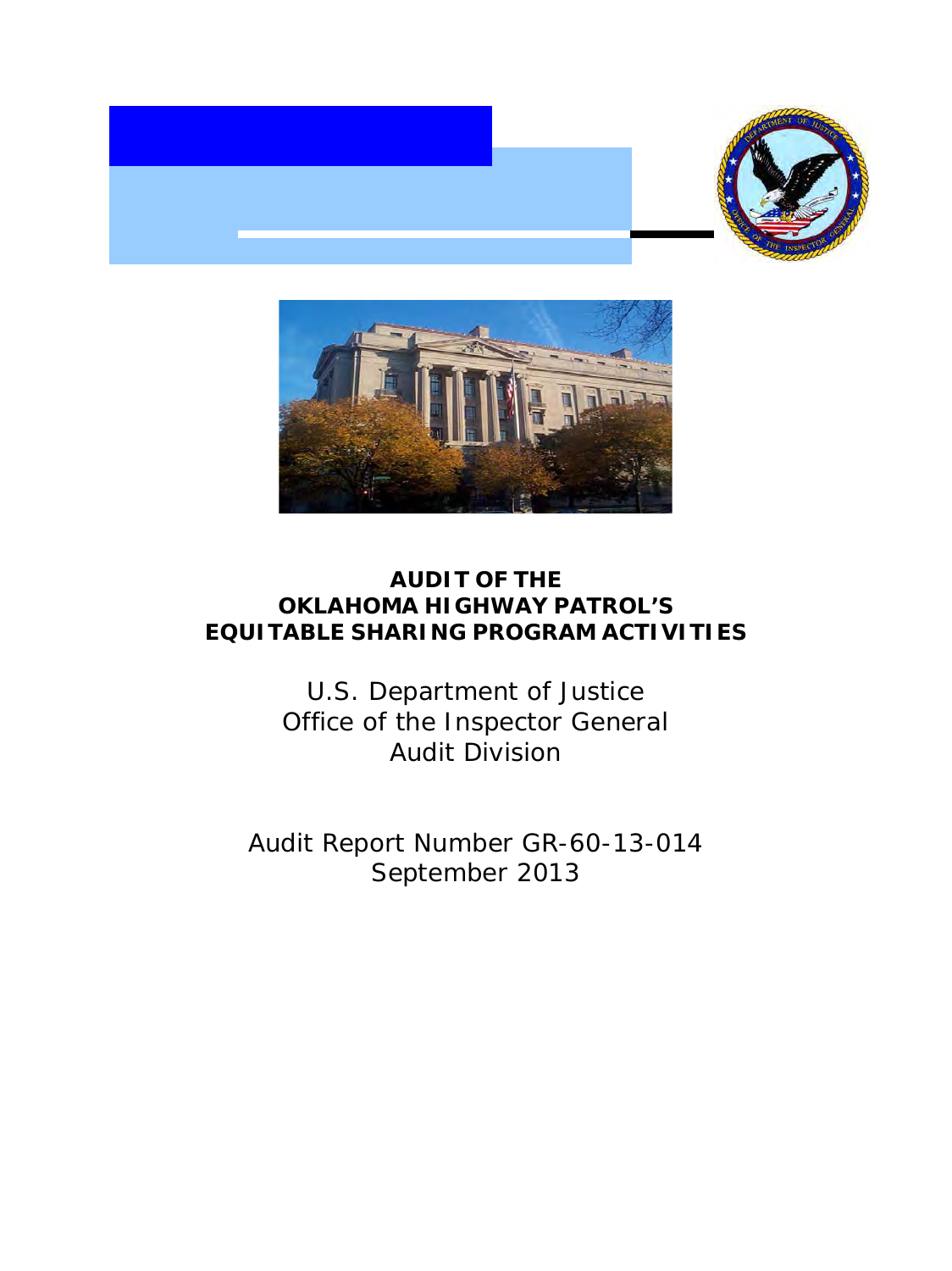## **AUDIT OF THE OKLAHOMA HIGHWAY PATROL'S EQUITABLE SHARING PROGRAM ACTIVITIES**

## **EXECUTIVE SUMMARY**

 applicable guidelines. The audit covered the OHP's fiscal years (FY) 2010 through 2012, beginning on July 1, 2009, and ending on June 30, 2012. miscellaneous expenses. The U.S. Department of Justice (DOJ), Office of the Inspector General (OIG), Audit Division, has completed an audit to assess whether the Oklahoma Highway Patrol (OHP) accounted for DOJ equitable sharing funds and property, and used such revenues for allowable purposes as defined by During the audit period, the OHP received \$7,987,242 in equitable sharing funds and spent \$7,763,489, primarily on communications equipment and computers, buildings and improvements, salaries and overtime, and

requirements.<sup>[1](#page-1-0)</sup> However, our audit identified weaknesses in the OHP's OHP employees; (2) commingled its DOJ and Department of Treasury interest-bearing account, and overstated the DOJ share of earned interest We found that the OHP complied with equitable sharing quidelines with respect to maintaining and updating a DAG-71 log to track its equitable sharing requests and receipts, submitting its most recent Equitable Sharing Agreement and Certification form on time, and adhering to non-supplanting accounting for equitable sharing resources. Specifically, the OHP: (1) maintained accounting records that did not adequately identify the personnel whose salaries, benefits, and other payroll costs were being paid with equitable sharing funds, and combined the salaries and benefits of two (Treasury) equitable sharing funds in the same expenditure ledger; (3) commingled its DOJ and Treasury equitable sharing revenues in the same income; and (4) did not have internal controls to track tangible property purchased with equitable sharing funds. OHP also did not request approval from the Asset Forfeiture and Money Laundering Section (AFMLS) prior to making a capital expenditure with equitable sharing funds.

 use of seized tangible property including: (1) construction and renovation costs; (2) salaries, benefits and overtime paid to OHP non-law enforcement In addition, we identified \$1,697,433 in unallowable questioned costs and \$210,216 in unsupported questioned costs related to expenditures and the personnel; (3) fees paid to contractors; (4) fuel and other vehicle

 $\overline{a}$ 

<span id="page-1-0"></span> $1$  A Form DAG-71, Application for Transfer of Federally Forfeited Property, is submitted by a state or local agency to request a share of seized property from the federal seizing agency. A DAG-71 log is used to track its requests and should contain the seizure type, amount, share amount requested, amount received, and date received.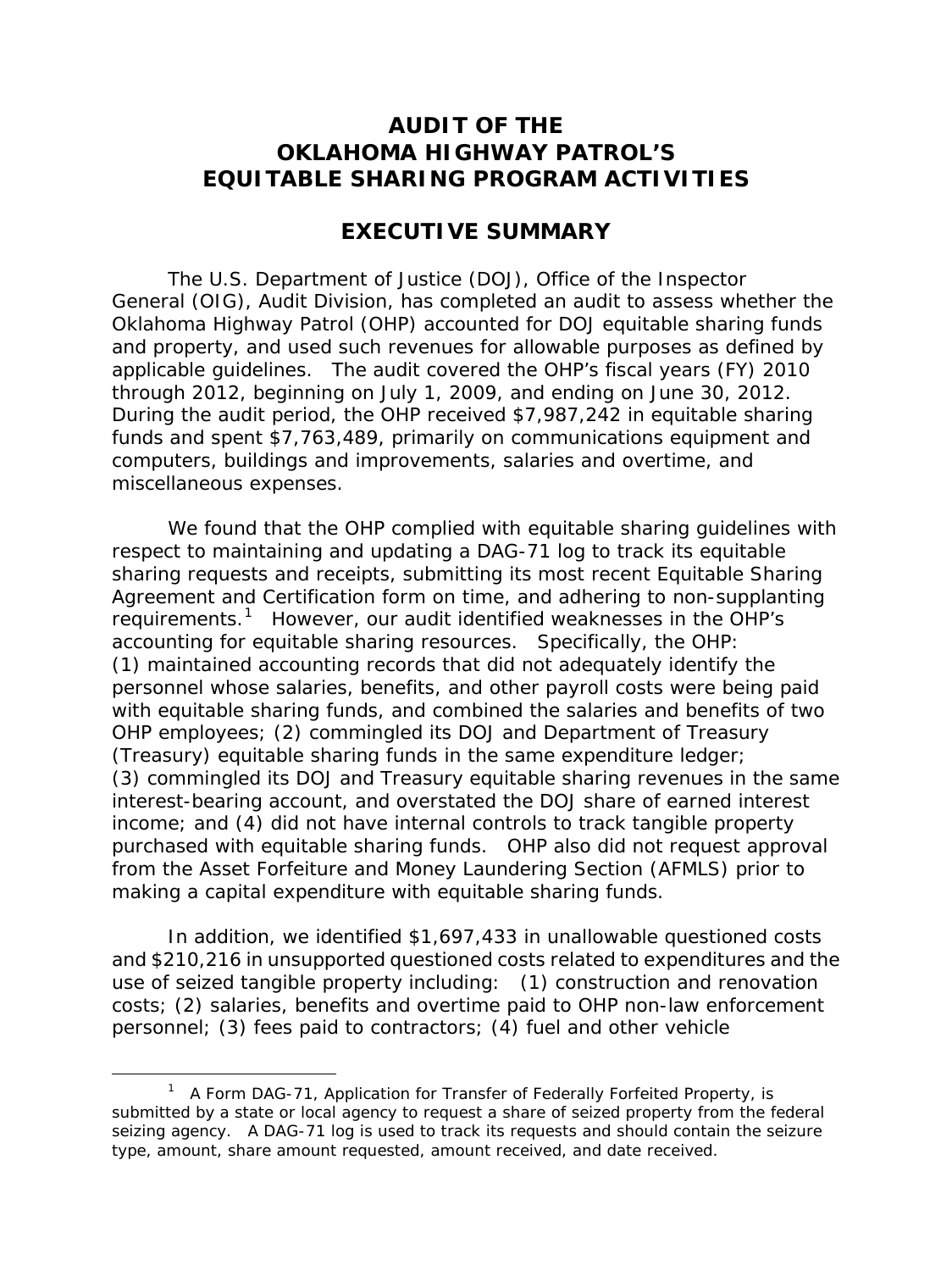and trailer for non-law enforcement purposes. expenditures; (5) pickup trucks used by Oklahoma Department of Public Safety non-law enforcement personnel; and (6) use of a seized semi-tractor

 Division, which oversees the use of equitable sharing funds by recipients. Our section of the report. The audit objectives, scope and methodology are This audit report includes eight recommendations to the Criminal findings are discussed in greater detail in the Findings and Recommendations contained in Appendix II.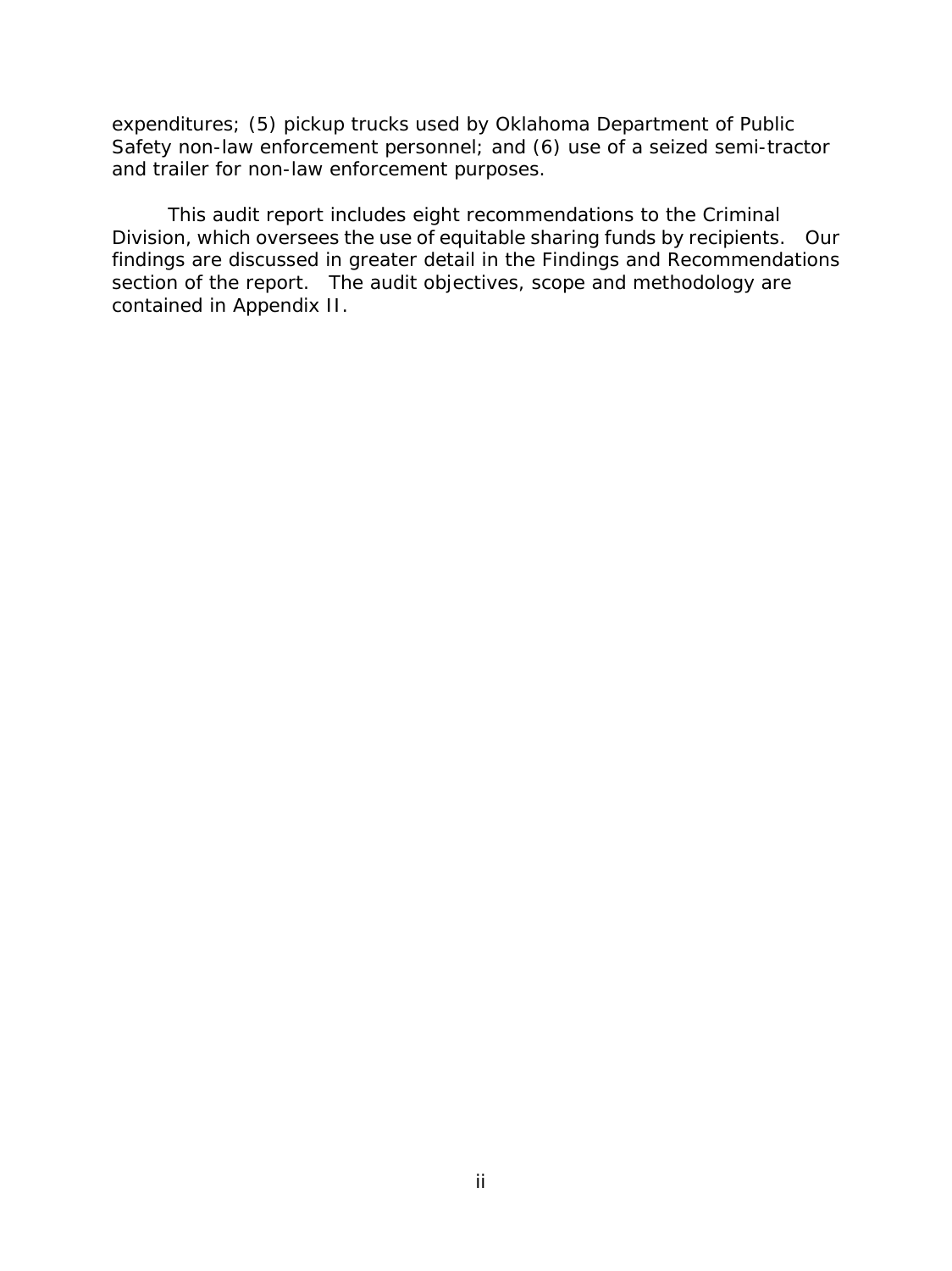# **AUDIT OF THE OKLAHOMA HIGHWAY PATROL'S EQUITABLE SHARING PROGRAM ACTIVITIES**

| Equitable Sharing Agreement and Certification Forms8                                                               |
|--------------------------------------------------------------------------------------------------------------------|
|                                                                                                                    |
|                                                                                                                    |
|                                                                                                                    |
|                                                                                                                    |
|                                                                                                                    |
|                                                                                                                    |
| STATEMENT ON COMPLIANCE WITH LAWS AND REGULATIONS 17                                                               |
| APPENDIX I: SCHEDULE OF DOLLAR-RELATED FINDINGS  18                                                                |
| APPENDIX II: OBJECTIVES, SCOPE, AND METHODOLOGY 19                                                                 |
| APPENDIX III: CRIMINAL DIVISION RESPONSE TO THE DRAFT                                                              |
|                                                                                                                    |
| APPENDIX IV: OKLAHOMA HIGHWAY PATROL RESPONSE TO THE                                                               |
| APPENDIX V: OFFICE OF THE INSPECTOR GENERAL ANALYSIS AND<br>SUMMARY OF ACTIONS NECESSARY TO RESOLVE THE REPORT  28 |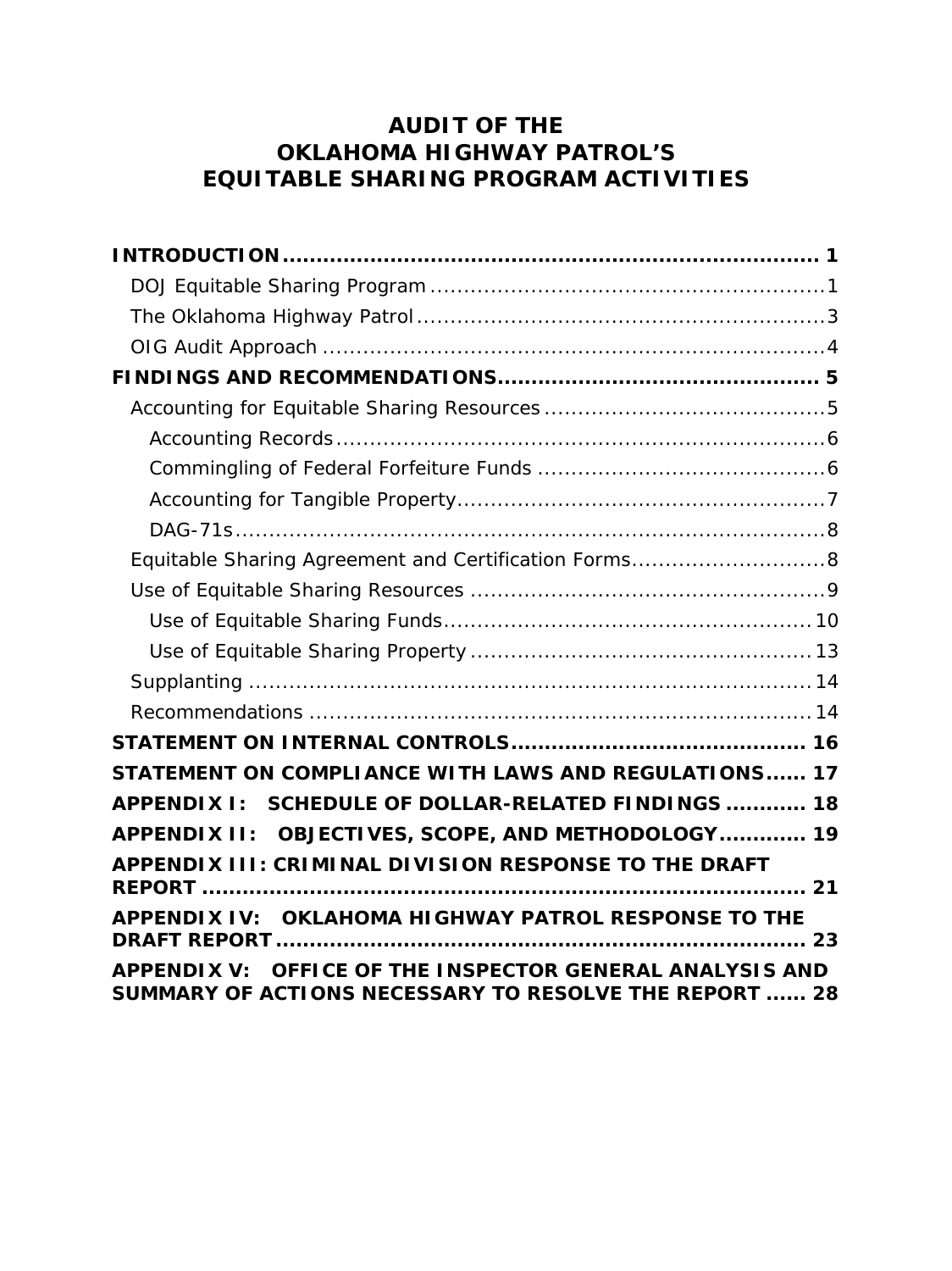# **INTRODUCTION**

<span id="page-4-0"></span> equitable sharing funds by the Oklahoma Highway Patrol (OHP). The defined by applicable guidelines. The audit covered the OHP's fiscal years (FY) 2010 through 2012. [2](#page-4-2) During that period, the OHP received \$7,987,242 in proceeds as a participant in the DOJ Equitable Sharing Program. OHP's The U.S. Department of Justice (DOJ), Office of the Inspector General (OIG), Audit Division, has completed an audit of the use of DOJ objectives of the audit were to assess whether the OHP accounted for equitable sharing funds and property, and used such revenues for allowable purposes as equitable sharing fund balances, expenditures, and revenues are displayed in Exhibit 1.

| <b>FISCAL</b><br><b>YEAR</b> | <b>BEGINNING</b><br><b>FUND</b><br><b>BALANCE</b> | <b>EQUITABLE</b><br><b>SHARING</b><br>EXPENDITURES <sup>4</sup> | <b>EQUITABLE</b><br><b>SHARING</b><br><b>FUNDS</b><br><b>RECEIVED</b> | <b>INTEREST</b><br><b>INCOME</b> | <b>OTHER</b><br><b>INCOME</b> | <b>ENDING</b><br><b>FUND</b><br><b>BALANCE</b> |
|------------------------------|---------------------------------------------------|-----------------------------------------------------------------|-----------------------------------------------------------------------|----------------------------------|-------------------------------|------------------------------------------------|
| 2010                         | \$4,820,163                                       | (\$5, 155, 556)                                                 | \$2,920,485                                                           | \$146,775                        | \$500                         | \$2,732,367                                    |
| 2011<br>2012                 | \$2,732,367<br>\$4,915,490                        | (\$1,182,501)<br>(\$1,426,003)                                  | \$3,215,980<br>\$1,850,777                                            | \$105,894<br>\$142,571           | \$43,750<br>\$176,359         | \$4,915,490<br>\$5,659,194                     |
| Τοτal                        | N/A                                               | (\$7,764,060)                                                   | \$7,987,242                                                           | \$395,239                        | \$220,609                     | N/A                                            |

 **EXHIBIT 1: OHP EQUITABLE SHARING FUND INFORMATION FYs 2010 - 2012[3](#page-4-3)** 

Source: OHP certification forms

<span id="page-4-2"></span> $\overline{a}$ 

## <span id="page-4-1"></span>**DOJ Equitable Sharing Program**

law enforcement agencies. law enforcement agencies.<br>
<u>2 OHP's fiscal year begins on July 1</u> and ends on June 30. Since the Comprehensive Crime Control Act of 1984 authorized the implementation of a national asset forfeiture program, asset forfeiture has become one of the most powerful tools available to law enforcement agencies because it deprives criminals of the profits and proceeds derived from their illegal activities. A key element of the DOJ's asset forfeiture program is the DOJ Equitable Sharing Program, whereby the DOJ and its components share a portion of federally forfeited cash, property, and proceeds with state and local

<span id="page-4-3"></span> $3$  Throughout this report, differences between the individual amounts and totals are due to rounding.

<span id="page-4-4"></span> $4$  OHP's certification forms reported \$7,764,060 in total expenditures from FYs 2010 through 2012 which was \$571 greater than the \$7,763,489 in total expenditures that we identified in its accounting records. We did not break down this difference because its amount was immaterial was immaterial.<br>1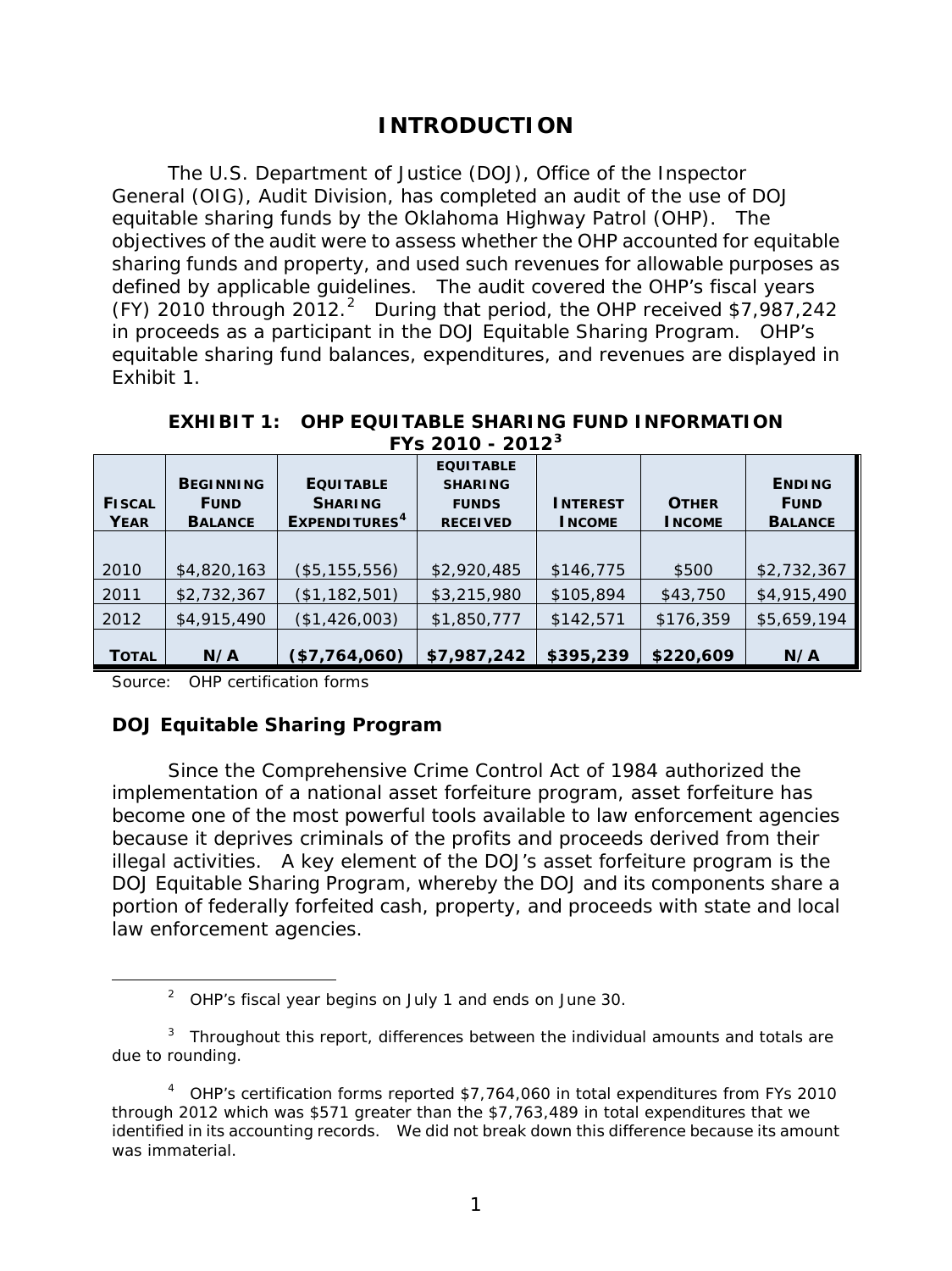property and requesting one of the DOJ agencies to adopt the seizure and agencies' direct participation in the case. In adoptive seizures, the state and local law enforcement agencies may receive all of the forfeiture funds other than the DOJ's share, which is generally 20 percent of the net proceeds. The State and local law enforcement agencies may receive equitable sharing revenues by either participating directly with DOJ agencies in joint investigations leading to the seizure or forfeiture of property, or by seizing proceed with federal forfeiture. In joint investigations, the amount shared with the state and local law enforcement agencies is based on the degree of the U.S. Department of the Treasury (Treasury) administers a similar equitable sharing program; our audit was limited to equitable sharing revenues received through the DOJ Equitable Sharing Program.

by the law enforcement agency and does not allow for the transfer of cash. Although several DOJ agencies are involved in various aspects of the seizure, forfeiture, and disposition of equitable sharing revenues, the DOJ Criminal Division, Asset Forfeiture and Money Laundering Section (AFMLS), is responsible for issuing policy statements, implementing governing legislation, and monitoring the use of DOJ equitable sharing funds. Generally, the use of equitable sharing revenues by state and local recipient agencies is limited to law enforcement purposes. However, under certain circumstances, up to 15 percent of equitable sharing revenues may be used for the costs associated with drug abuse treatment, drug and crime prevention education, housing and job skills programs, or other nonprofit community-based programs or activities. This provision requires that all expenditures be made

As summarized in Exhibit 2, the Guide to Equitable Sharing for State and Local Law Enforcement Agencies, dated April 2009 (Equitable Sharing Guide) outlines categories of allowable and unallowable uses for equitable sharing funds and property.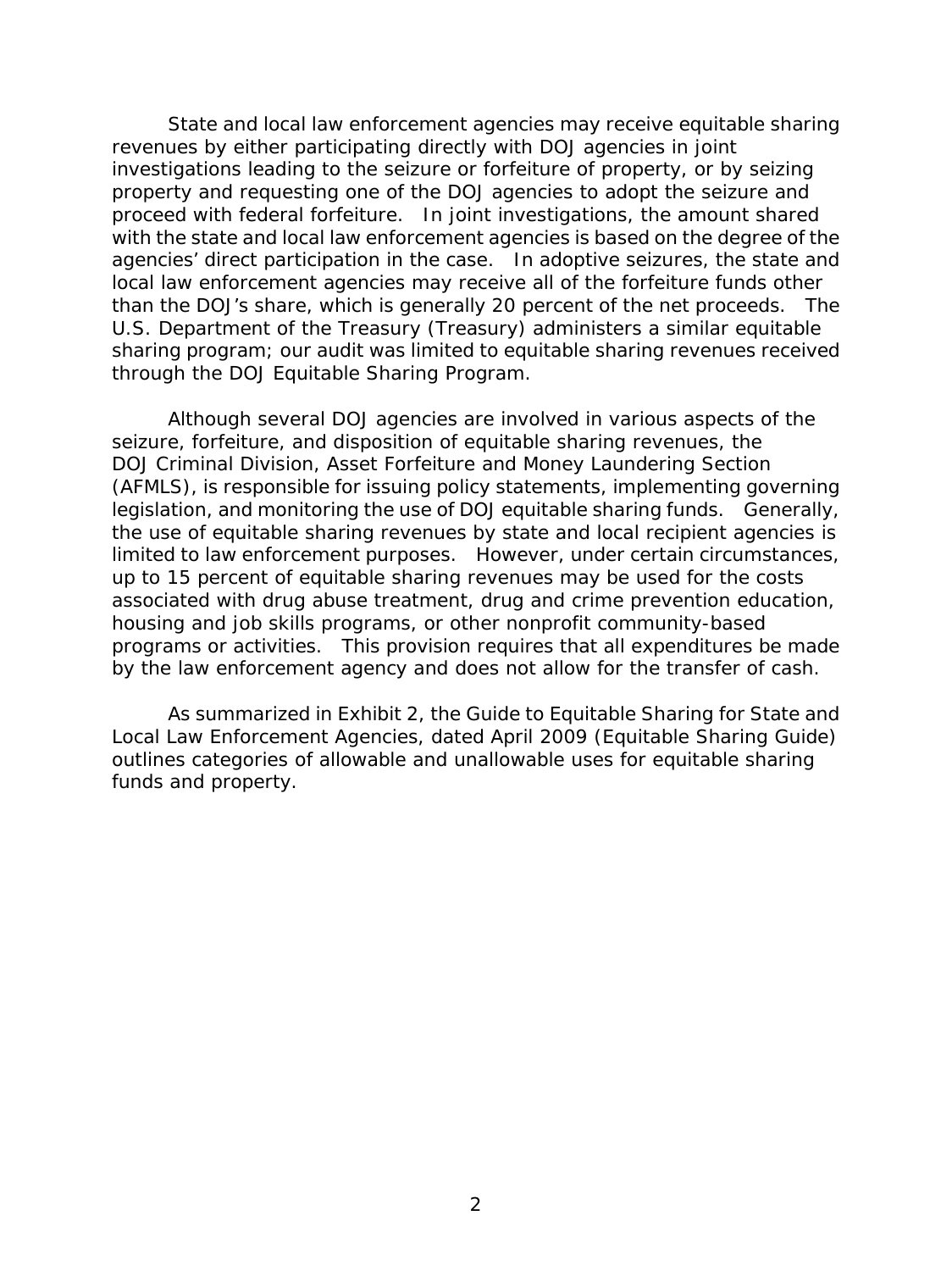### **EXHIBIT 2: SUMMARY OF ALLOWABLE AND UNALLOWABLE USES OF EQUITABLE SHARING FUNDS AND PROPERTY**

| <b>ALLOWABLE USES</b>                                                                                                                                                                                                   | <b>UNALLOWABLE USES</b>                                                                                                                                                  |
|-------------------------------------------------------------------------------------------------------------------------------------------------------------------------------------------------------------------------|--------------------------------------------------------------------------------------------------------------------------------------------------------------------------|
| Salaries for new and temporary appointments<br>of law enforcement personnel                                                                                                                                             | Salaries for existing positions                                                                                                                                          |
| Overtime for officers and investigators,<br>payments to informants, reward money, and<br>the purchase of evidence                                                                                                       | Uses contrary to the laws of the state or local<br>jurisdiction                                                                                                          |
| Training of officers, investigators, prosecutors,<br>and law enforcement support personnel<br>necessary to perform official law enforcement<br>duties                                                                   | Use of shared vehicles, forfeited property, or<br>items purchased with shared funds by non-law<br>enforcement agency personnel                                           |
| Purchase, lease, construction, expansion,<br>improvement, or operation of law enforcement<br>or detention facilities                                                                                                    | Capital improvements on leased property or<br>space, and capital expenditures without AFMLS<br>approval                                                                  |
| Support of eligible community-based programs<br>through direct purchase of supplies, equipment<br>and/or services                                                                                                       | Cash transfers to community-based programs                                                                                                                               |
| Law enforcement equipment, travel and<br>transportation costs, awards and memorials,<br>and language assistance services                                                                                                | Use of federally forfeited luxury vehicles for<br>other than undercover law enforcement<br>purposes                                                                      |
| Drug and Gang Education and Awareness<br>Programs                                                                                                                                                                       | Education-related costs such as scholarships,<br>financial aid, and non-law enforcement classes                                                                          |
| Accounting, auditing, and tracking of<br>expenditures for federally shared cash,<br>proceeds, and tangible property (excludes<br>salaries for agency personnel)                                                         | Extravagant expenditures and non-official<br>government use of shared assets                                                                                             |
| Transfers to other law enforcement agencies,<br>matching contributions or shares to law<br>enforcement related federal grant programs,<br>and pro rata funding for costs supporting<br>multi-agency items or facilities | Purchase of food and beverages, unless part of<br>a conference package policy or if state or local<br>law or rules permit officers to be reimbursed<br>for such expenses |

Source: Equitable Sharing Guide

## <span id="page-6-0"></span>**The Oklahoma Highway Patrol**

 OHP is a state law enforcement agency within the Oklahoma Department and special operations. OHP headquarters is located in Oklahoma City, \$99.9 million in FY 2011, and \$104.1 million in FY 2012. of Public Safety and has almost 800 troopers statewide. OHP is organized into several troops and sections that are responsible for traffic enforcement, vehicle crash enforcement along the state's highways and turnpikes, and for providing specialized law enforcement activities such as bomb squad disposal Oklahoma. OHP's law enforcement budgets were \$104.8 million in FY 2010,

 used for Troop SO costs. Troop SO has an Asset Forfeiture Coordinator whose OHP's equitable sharing efforts are administered by its Special Operations Troop (Troop SO), and equitable sharing revenues are generally primary responsibilities include maintaining DOJ equitable sharing accounting records; ensuring that purchase requisitions are for permissible goods and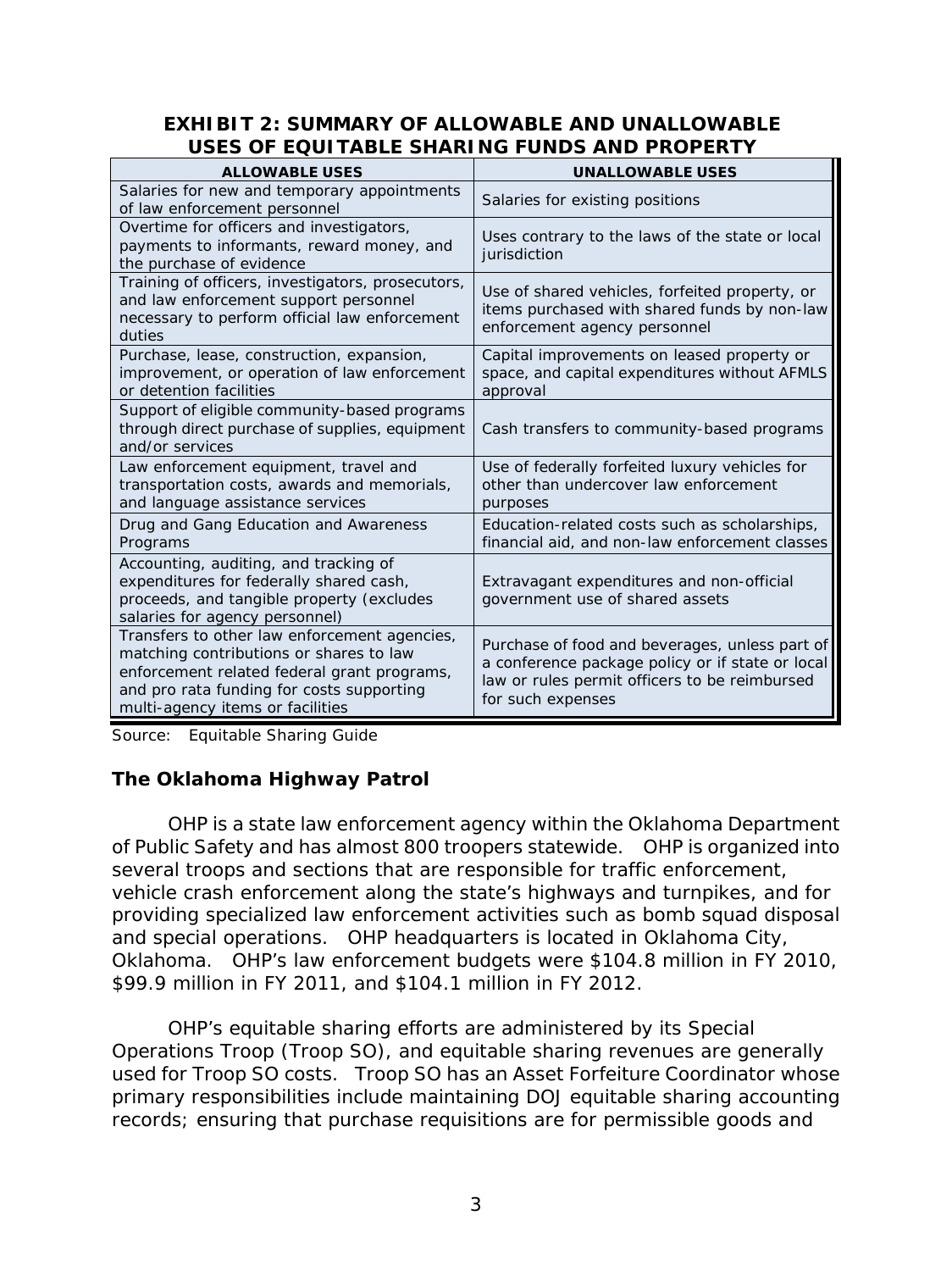AFMLS forms; and tracking its requests for federally forfeited assets. services, in accordance with applicable guidance; completing the necessary

## <span id="page-7-0"></span>**OIG Audit Approach**

 we applied the Equitable Sharing Guide as our primary criteria. The Equitable We tested compliance with what we considered to be the most important conditions of the DOJ Equitable Sharing Program. Unless otherwise stated, Sharing Guide identifies the accounting procedures and requirements for tracking equitable sharing monies and tangible property, establishes reporting and audit requirements, and defines the permissible uses of equitable sharing resources.

To conduct the audit, we tested the OHP's compliance with the following three primary aspects of the DOJ Equitable Sharing Program:

- 1. **Accounting for Equitable Sharing Resources** to determine whether standard accounting procedures were used to track equitable sharing assets.
- determine if these documents were complete, accurate, and filed in a timely manner. 2. **Equitable Sharing Agreement and Certification Forms** to
- 3. **Use of Equitable Sharing Resources** to determine if equitable sharing funds were spent for permissible uses.

equitable sharing funds to supplement rather than supplant local funding. We also performed tests to determine whether the OHP used its See Appendix II for more information on the audit objectives, scope and methodology.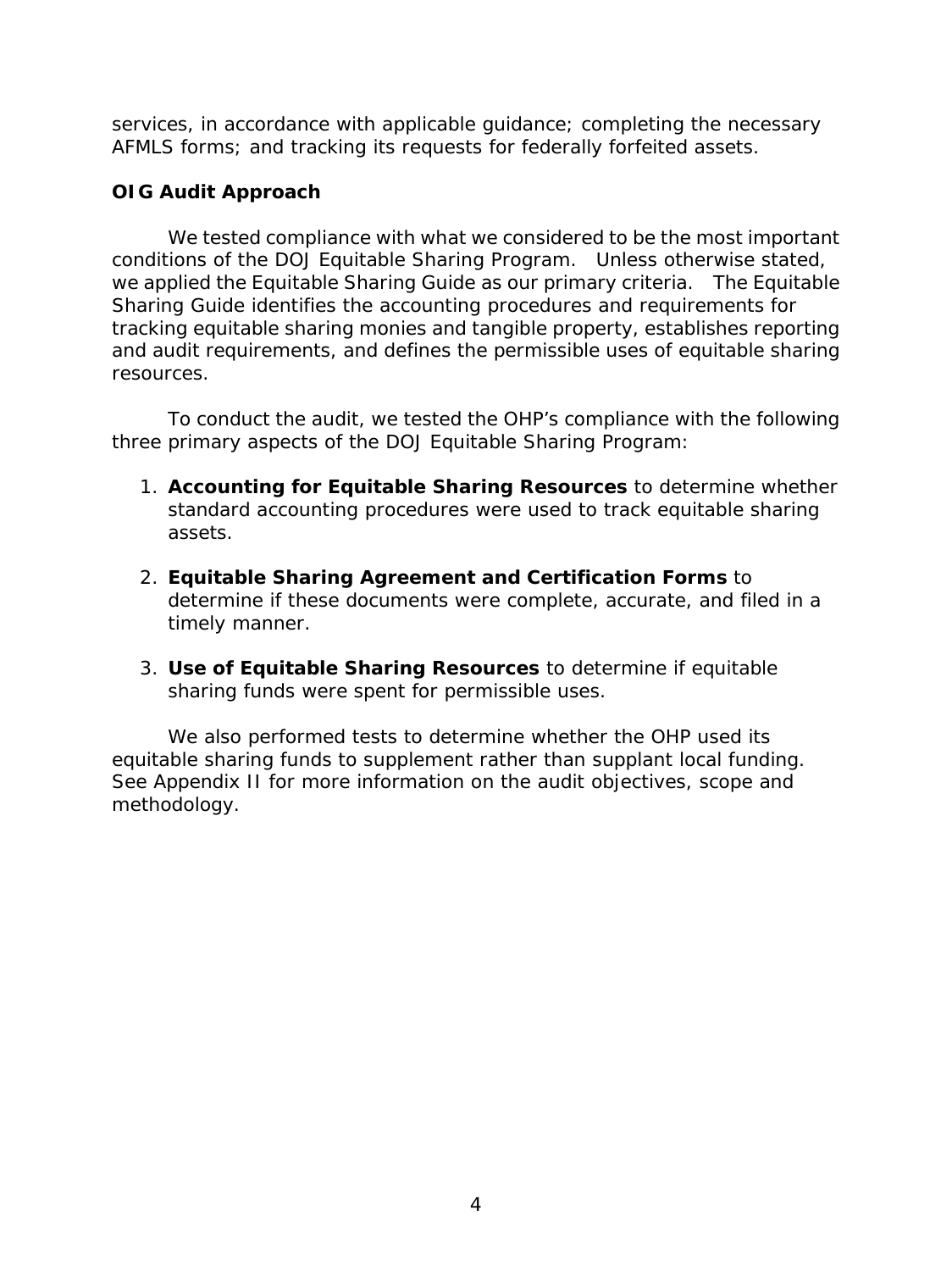## **FINDINGS AND RECOMMENDATIONS**

<span id="page-8-0"></span> maintaining and updating a DAG-71 log to track its equitable combined earned interest income to the DOJ Asset Forfeiture law enforcement purposes. OHP complied with equitable sharing guidelines with respect to sharing requests and receipts, submitting its most recent Equitable Sharing Agreement and Certification form on time, and adhering to non-supplanting requirements. However, the OHP's accounting records did not adequately identify the personnel whose salaries, benefits and other payroll transactions were being paid with equitable sharing funds, and combined the salaries and benefits of two OHP employees. In addition, the OHP commingled DOJ and Department of Treasury (Treasury) asset forfeiture revenues and expenditures; and incorrectly credited all Program, thereby overstating its actual share. OHP also did not obtain AFMLS approval to remodel a building and had not established internal controls to track tangible property purchased with equitable sharing funds, which would enable the OHP to reasonably ensure that tangible property continued to be used for

expenditures and the use of seized tangible property including: paid to contractors; (4) fuel and other vehicle expenditures; (5) pickup trucks used by Oklahoma Department of Public Safety semi-tractor and trailer for non-law enforcement purposes. This audit also identified \$1,697,433 in unallowable questioned costs and \$210,216 in unsupported questioned costs related to (1) construction and renovation costs; (2) salaries, benefits and overtime paid to OHP non-law enforcement personnel; (3) fees (DPS) non-law enforcement personnel; and (6) use of a seized

### <span id="page-8-1"></span>**Accounting for Equitable Sharing Resources**

 equitable sharing monies and property. Additionally, DOJ equitable sharing funds must be accounted for separately from any other funds. To determine The Equitable Sharing Guide requires that participating state and local law enforcement agencies implement standard accounting procedures to track whether the OHP's accounting procedures adequately tracked equitable sharing monies and property, and separately accounted for DOJ equitable sharing funds, we reviewed the OHP's accounting records, Equitable Sharing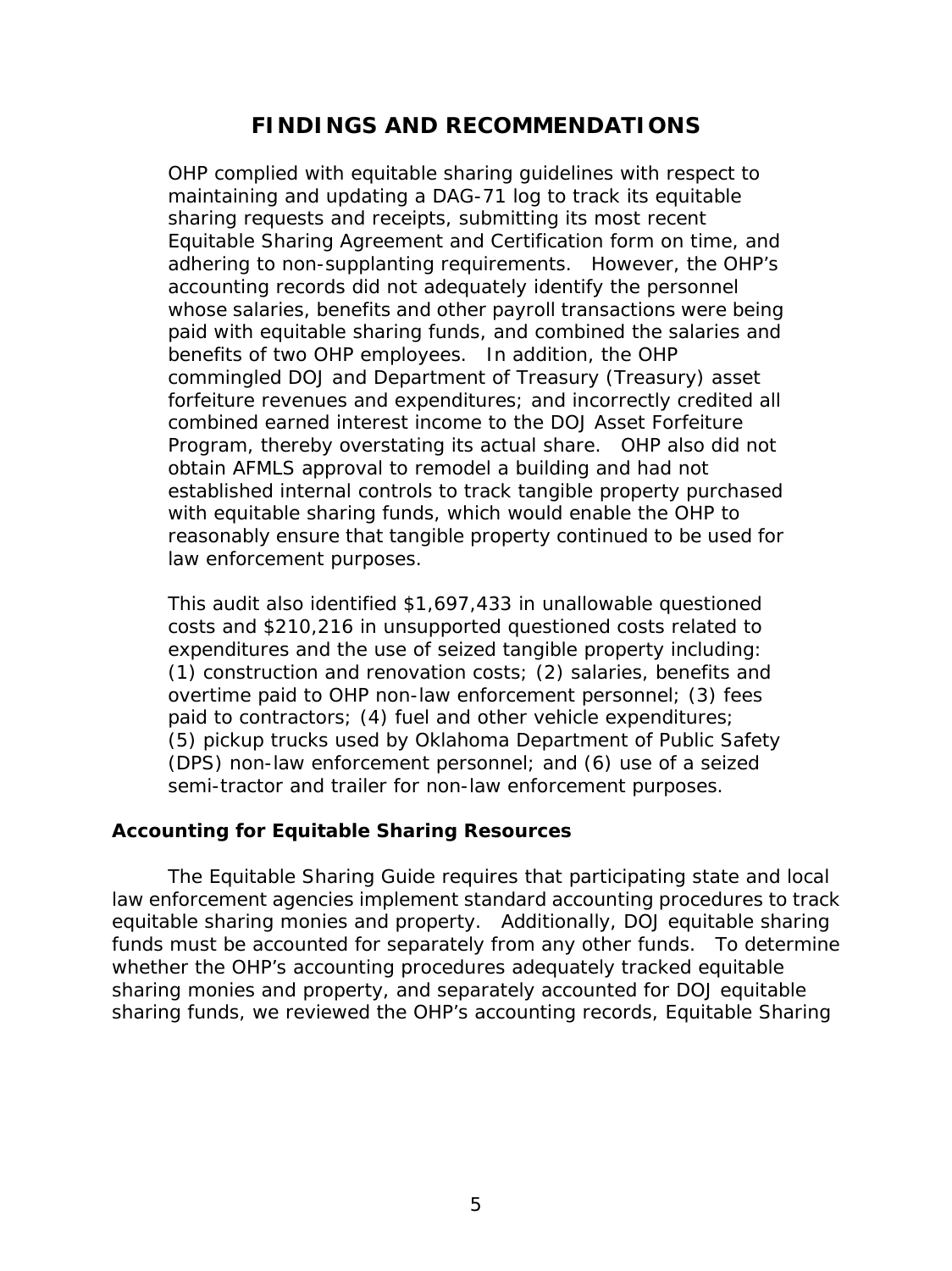<span id="page-9-0"></span>Agreement and Certification forms, accounting for tangible property, and tracking of equitable sharing requests and receipts.<sup>5</sup> *Accounting Records* 

 found that the OHP's expenditure ledger lacked sufficient detail for its salaries, and the salaries and benefits of two OHP employees were combined so we could not readily identify which costs belonged to each individual. OHP officials explained that this was due to a limitation of the financial system reconciliation between the expenditure ledger and a separate summary report employee; however, we do not consider this methodology a substitute for individual employee, and including pay periods and payment dates.<sup>[6](#page-9-3)</sup> We recommend that the Criminal Division require the OHP maintain a detailed individual payroll transactions and includes the OHP employee's name or OHP uses PeopleSoft software to account for its DOJ equitable sharing funds and maintains an expenditure ledger comprised of: (1) non-payroll transactions, such as for supplies, equipment, training, and contractor costs; (2) salaries, fringe benefits and other payroll costs; and (3) overtime. We fringe benefits, and other payroll transactions. These transactions did not contain a field identifying the personnel being charged or the payment dates, query and that allocating these costs to each individual would require containing each employee's names and total fiscal year charges. We performed this reconciliation and were able to allocate the payroll costs to each maintaining a detailed payroll ledger containing payroll costs sorted by payroll ledger, similar to its non-payroll ledger that provides information on identification number, and pay period or payment date.

### <span id="page-9-1"></span>*Commingling of Federal Forfeiture Funds*

 According to the Equitable Sharing Guide, a state or local participating FYs 2010 through 2012 indicated that the OHP spent \$7,764,060 and \$543,734 in DOJ and Treasury equitable sharing funds, respectively. law enforcement agency must not commingle DOJ equitable sharing funds. OHP's Equitable Sharing Agreement and Annual Certification forms for However, our audit determined that the OHP commingled the transactions for DOJ and Treasury equitable sharing funds in the same expenditure ledger and did not have any internal controls, such as fields or accounting codes to

<span id="page-9-2"></span>l  $5$  The Equitable Sharing Agreement and Certification form contains a section that summarizes a participating agency's equitable sharing activity, including the amount of funds received, shared monies spent across several expenditure categories, and interest income accrued.

<span id="page-9-3"></span> $6$  During the reconciliation, the salaries, fringe benefits and other payroll transactions (expenditure ledger) did not match the separate summary report because the expenditure ledger included flexible benefits, worker's compensation, and other payroll expenditures that were not included in the separate summary report. Additionally, the summary report included overtime costs that were not included in the expenditure ledger.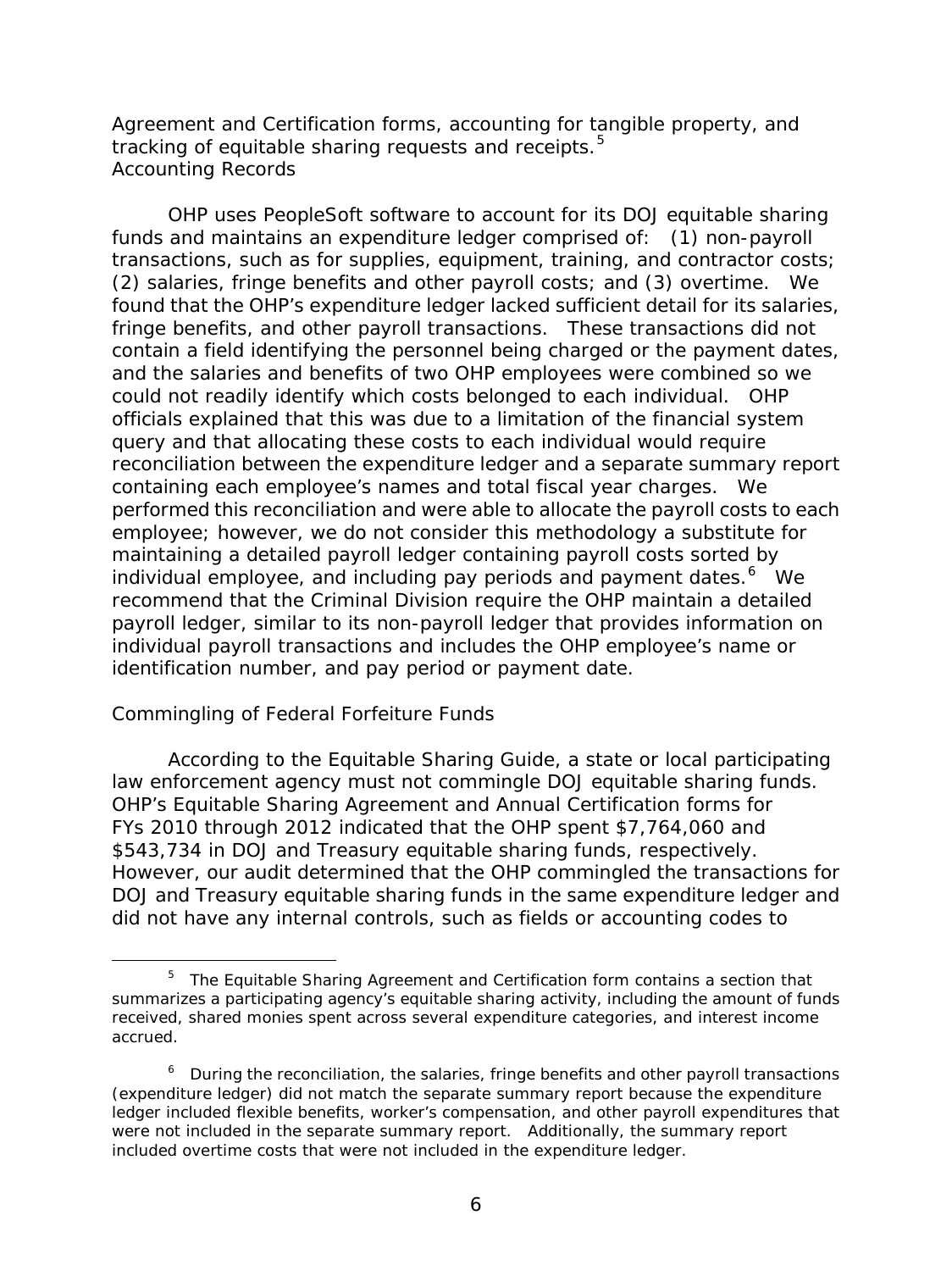were able to identify and separate out nearly all of the transactions related to Treasury funds. Regardless, commingling of equitable sharing fund distinguish the funding source. OHP officials informed us that the Treasury funds had typically been used to purchase vehicles, which are required to be itemized in the Annual Certification Reports. Because of this itemization, we expenditures is unallowable and complicates the audit trail by not distinguishing what transactions were charged to the DOJ fund.

 average daily balance of the account for each month. This does not comply finance department for the proceeds from the DOJ Equitable Sharing Program. DOJ and Treasury. However, no such allocation occurred and from FYs 2010 of the accrued equitable sharing interest income. In addition, the OHP also commingled its DOJ and Treasury equitable sharing revenues in the same interest-bearing fund managed by the Oklahoma State Treasurer's Office. This fund accrues monthly interest based on the with the Equitable Sharing Guide which states that participating state and local agencies must establish a separate revenue account through the agency's finance department for the proceeds from the DOJ Equitable Sharing Program.<br>No other funds may be included in this account or with this accounting code.<br>Because the fund contained both DOJ and Treasury equitable sharing revenues, the OHP should have allocated the interest income earned between through 2012, the OHP incorrectly allocated all \$395,239 of the interest income to the DOJ Asset Forfeiture Program, thereby overstating DOJ's share

 As a result of these findings, we recommend that the Criminal Division require that the OHP maintain separate accounting records for its DOJ equitable sharing funds; establish a separate revenue account through OHP's finance department for its DOJ equitable sharing revenues; and require that the OHP reallocates its \$395,239 in equitable sharing interest income earned in FYs 2010 through 2012, between the DOJ and Treasury equitable sharing funds and submit amended Certification forms with the correct interest income.

### <span id="page-10-0"></span>*Accounting for Tangible Property*

 According to the Equitable Sharing Guide, law enforcement agencies the ability to identify and locate the tangible property and ensure it is being used and continues to be used for law enforcement purposes. must implement standard accounting procedures and internal controls to track equitable sharing tangible property, which can only be used for law enforcement purposes. Such internal controls typically include an inventory of equitable sharing tangible property that provides law enforcement agencies

 used and continues to be used for law enforcement purposes. We determined that the OHP maintained an inventory of *seized* tangible selected seven transactions involving vehicles and pieces of equipment that property, but not tangible property that had been *purchased* with equitable sharing funds. During our review of the OHP's expenditure ledgers, we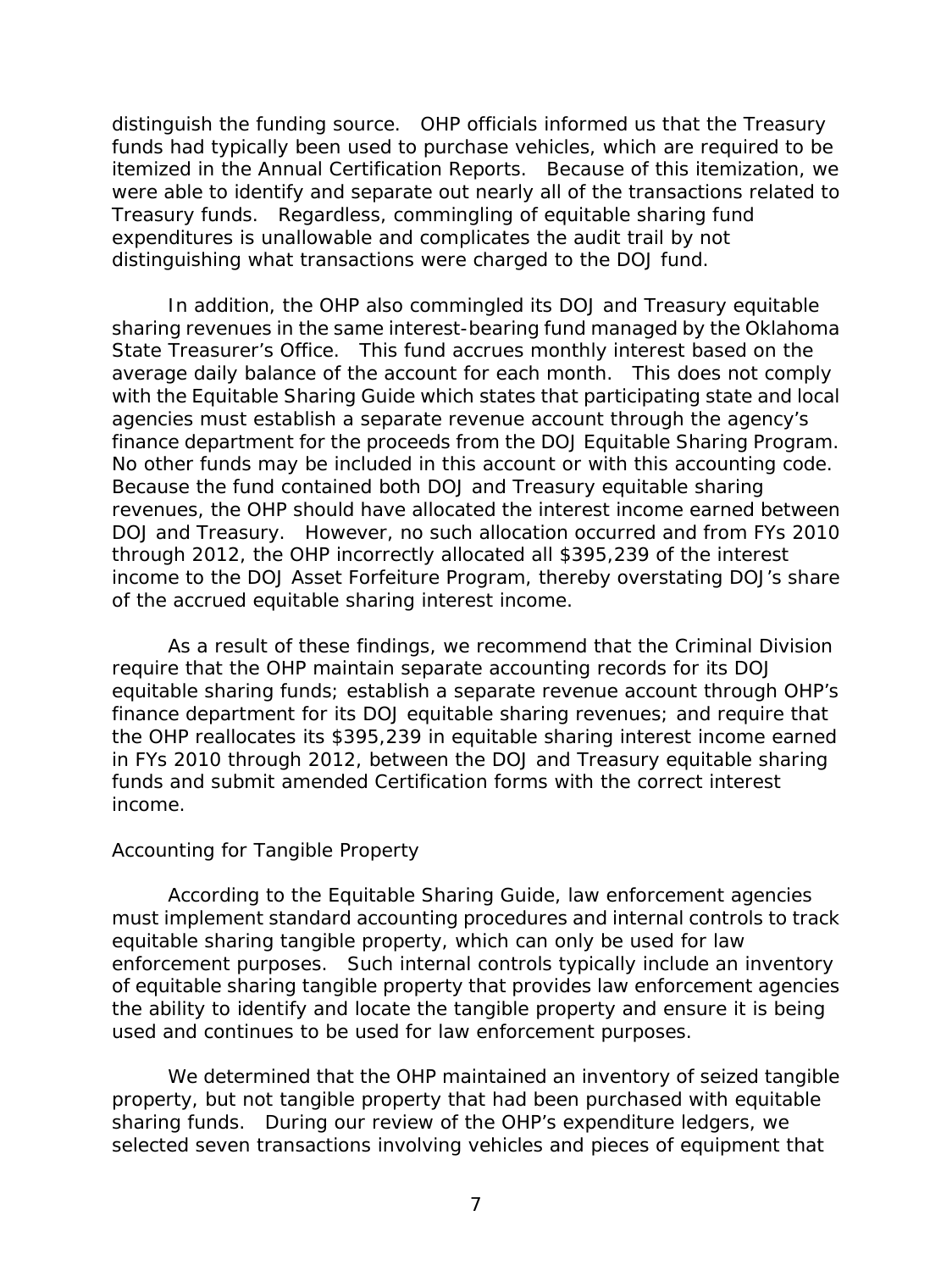had been purchased and should have been tracked. OHP was able to locate these items through its general inventory records, but those records did not funds. Because the OHP did not have internal controls to track tangible purposes. In fact, as we will discuss later, we determined that two pickup trucks were being used by non-law enforcement personnel. Additionally, enforcement purposes.<sup>7</sup> We recommend that the Criminal Division ensure indicate that the tangible property had been purchased with equitable sharing property purchased with equitable sharing funds, it could not reasonably ensure that the tangible property continued to be used for law enforcement although outside the scope of our audit, we found that one of the vehicles purchased with Treasury equitable funds was not being used for law that the OHP maintains an inventory that easily identifies all equitable sharing property, both seized and purchased.

#### <span id="page-11-0"></span>*DAG-71s*

 participating state or local law enforcement agency may request a share of the received, and should be updated whenever an E-Share notification is received.<sup>8</sup> We determined that the OHP kept copies of its Form DAG-71s and After the seizure in a joint investigation or in an adoption case, a property by submitting a Form DAG-71, Application for Transfer of Federally Forfeited Property, to the federal seizing agency. According to the Equitable Sharing Guide, state or local participating law enforcement agencies must maintain a log and copies of all Form DAG-71s. The log should contain the seizure type, amount, share amount requested, amount received, date properly maintained and updated a log to track its equitable sharing requests and receipts.

### <span id="page-11-1"></span> **Equitable Sharing Agreement and Certification Forms**

 certification. The agreement portion of the form must be signed by both the head of the law enforcement agency and a designated official of the local AFMLS requires that any state or local law enforcement agency that receives forfeited cash, property, or proceeds because of a federal forfeiture submit an Equitable Sharing Agreement and Certification form. The submission of this form is a prerequisite for the approval of any equitable sharing request and noncompliance may result in the denial of the agency's sharing request. The form has two sections – the agreement and the governing body. By signing and submitting the agreement, the signatories agree to be bound by the statutes and guidelines that regulate the DOJ

<span id="page-11-2"></span> $\overline{a}$  $^7$  A 2006 Jeep Grand Cherokee was in the possession of a Project Manager within DPS' Electronic Services section.

<span id="page-11-3"></span> $8$  E-Share is the United States Marshals Service program used to make equitable sharing payments to federal, state, and local law enforcement agencies through electronic funds transfer (EFT).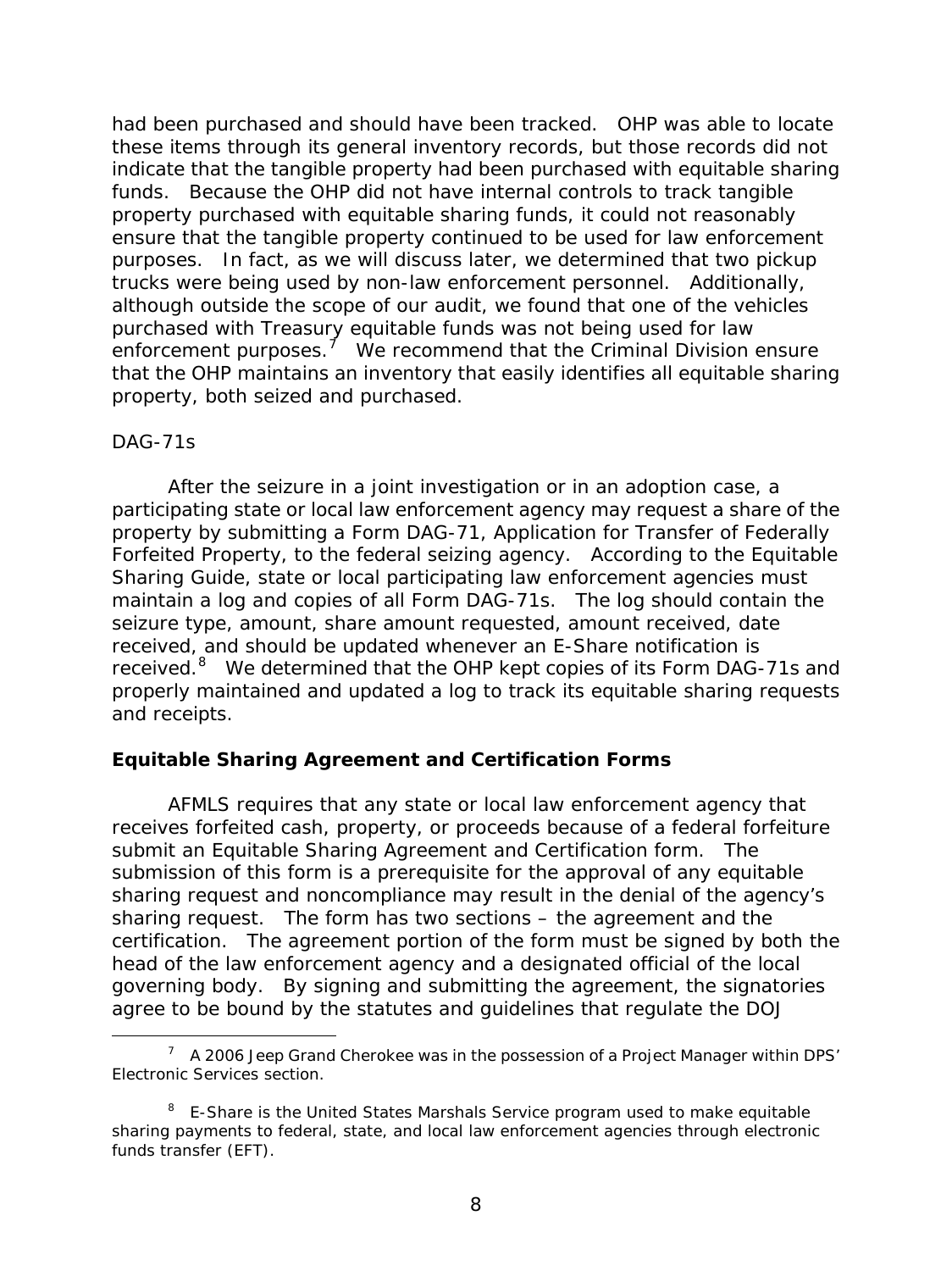Equitable Sharing Program. The certification section of the form lists the beginning and end of year fund balance; equitable sharing funds received; and

 a summary of funds spent, organized across several spending categories. We tested compliance with the Equitable Sharing Agreement and Certification form requirements to determine if the OHP's forms for FYs 2010 through 2012 were accurate, completed and submitted in a timely manner. We noted that the agreement portions of the forms were signed by the appropriate officials. To assess the accuracy and completeness, we verified and separate out nearly all of the transactions related to Treasury funds. by its accounting records, with only small and immaterial differences. forfeiture program. that the total receipts and expenditures reported on the forms reconciled to the OHP's accounting records, CATS Disbursement Reports, and E-Share logs. Despite the fact that the DOJ and Treasury equitable funds were commingled in the same expenditure ledger, as stated previously, we were able to identify Based on that analysis, we determined that the OHP's equitable sharing revenues and expenditures reported on its certification forms were supported However, as previously described, from FYs 2010 through 2012, the OHP incorrectly allocated all of its commingled interest income to the DOJ asset

 Certification forms were submitted on time. The Equitable Sharing Guide and certification form within 60 days of the end of the applicable fiscal year. and certification form within 60 days of the end of the applicable fiscal year.<br>We found that the OHP submitted its FY 2010 and FY 2012 certification forms on time, but submitted the FY 2011 certification form 23 days late. Since the recommendation related to this issue. We also reviewed whether the OHP's Equitable Sharing Agreement and states that participating law enforcement agencies must submit the agreement most recent certification form was submitted timely, we are not making a

### <span id="page-12-0"></span>**Use of Equitable Sharing Resources**

 and housing and job skills programs. Law enforcement agencies can also Generally, the Equitable Sharing Guide requires that equitable sharing funds received by state and local agencies be used for law enforcement purposes. However, under certain circumstances, up to 15 percent of the total of shared monies received by an agency in the last 2 fiscal years may be used for the costs associated with nonprofit community-based programs or activities, such as drug abuse treatment, drug and crime prevention education, transfer cash to another law enforcement agency.

To ensure that the OHP complied with the Equitable Sharing Guide, we assessed the OHP's use of equitable sharing funds and equitable sharing property. Our analysis revealed that the OHP had unallowable costs totaling \$1,697,433 and unsupported costs totaling \$210,216, as described in the following two sections.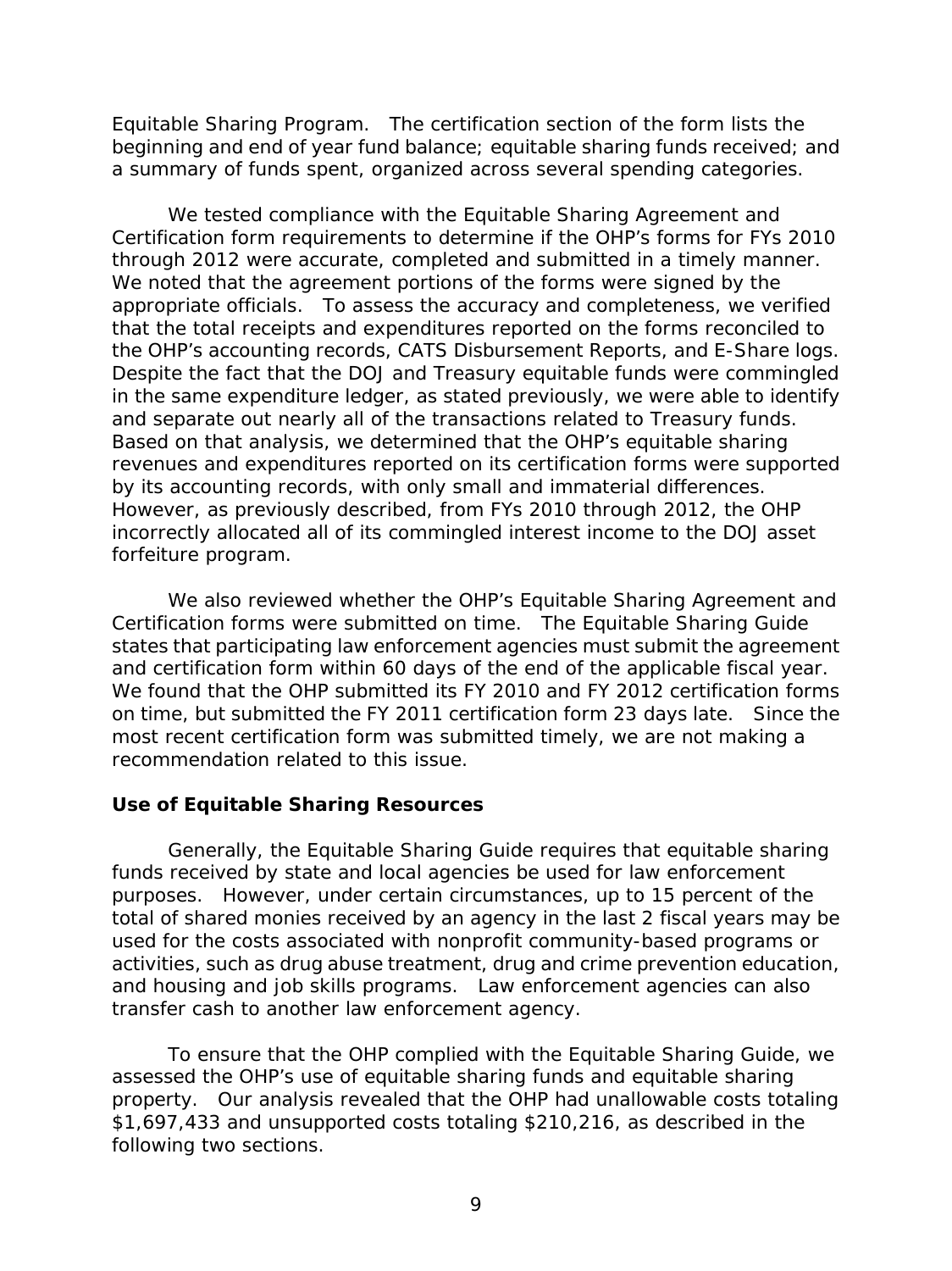### <span id="page-13-0"></span> *Use of Equitable Sharing Funds*

 construction, travel, and miscellaneous expenses. To assess whether approximately 44 percent of total expenditures during the audit period. The sample included high-dollar and judgmentally selected expenditures. Our OHP expended DOJ equitable sharing funds totaling \$7,763,489 during FYs 2010 through 2012 for payroll, overtime, and non-payroll expenditures for communications equipment and computers, salaries and overtime, vehicles, expenditures were recorded accurately and were allowable under equitable sharing guidelines, we sampled 43 expenditures totaling \$3,382,902, or results are described below.

 • **Construction of a troop headquarters owned by the Oklahoma Department of Public Safety (DPS).**<sup>[9](#page-13-1)</sup> In June 2007, DPS (licensee) non-turnpike troops. As part of the agreement, DPS agreed to share in DOJ equitable sharing funds to OTA for what was characterized in the 45 percent share of the construction costs. These construction costs the improvements upon termination of the lease." This rule is just as applicable to licensed property or space, because similar to the to construct because the OHP has no ownership interest in the premises. **Turnpike Authority (OTA) and licensed to the Oklahoma**  entered into an exclusive long term restricted occupancy license with OTA (licensor) that granted the OHP the occupancy and use of a soon to be constructed troop headquarters that would house OHP turnpike and the costs of construction and in November 2009 the OHP paid \$996,088 license agreement as an "initial license fee," but was in substance a are unallowable without AFMLS approval; according to the Equitable Sharing Guide, "capital improvements should not be made on leased property or space since the law enforcement agency will not benefit from termination of a lease, when the license is terminated, the OHP would no longer benefit from the building that equitable sharing funds were used Therefore, absent any documentation of AFMLS approval, we question all \$996,088 of unallowable construction costs.

<span id="page-13-1"></span> $\overline{a}$  $9$  The Oklahoma Department of Public Safety (which contains the OHP) contracts with the Oklahoma Turnpike Authority to ensure that Oklahoma's turnpikes are as safe as possible for patrons of the turnpike system and that all turnpike Highway Patrol related costs are reimbursed to the Oklahoma Department of Public Safety.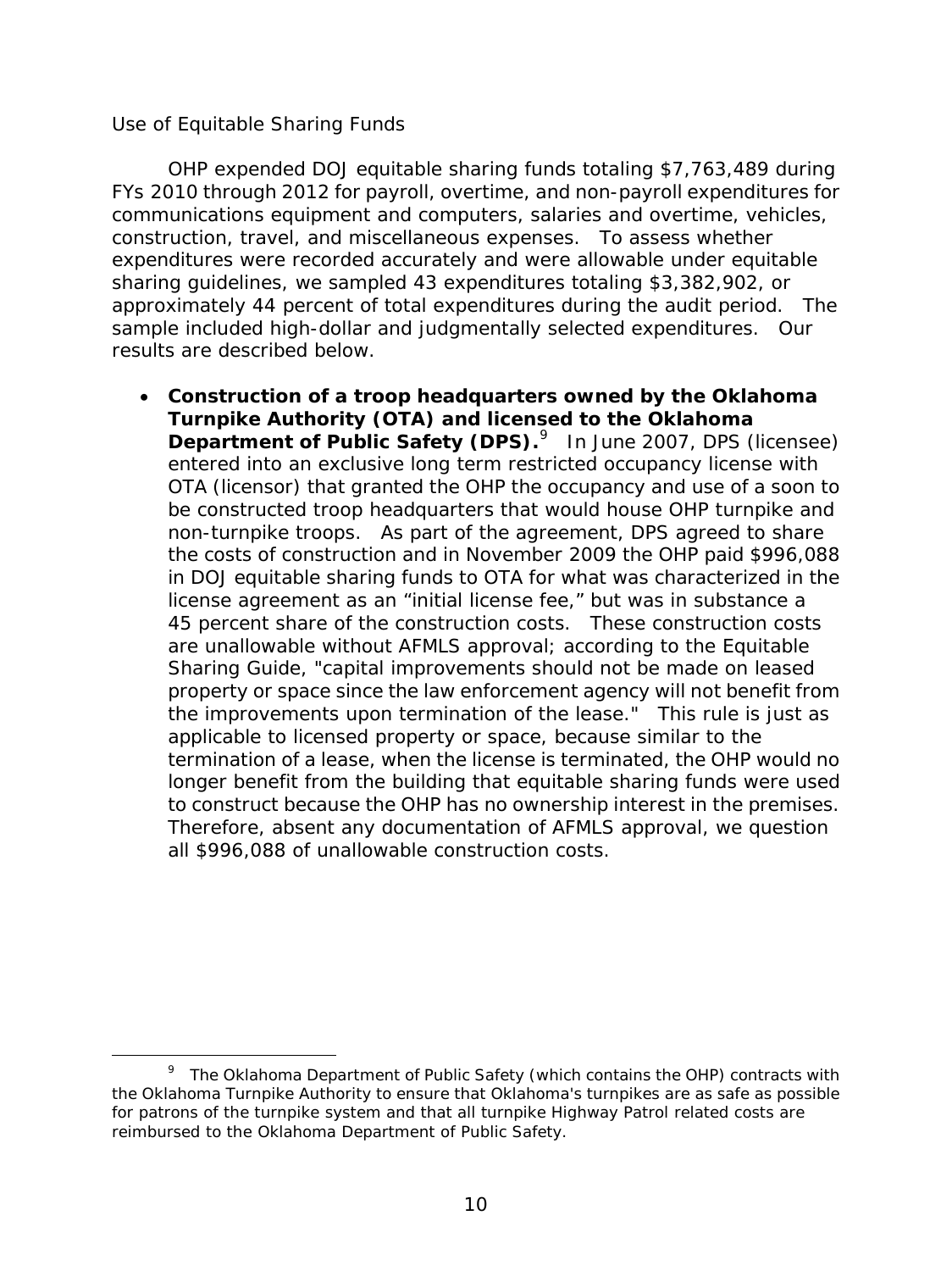- • **Renovation costs of a DPS facility shared by both OHP and non-law enforcement sections.** The Equitable Sharing Guide lists as a permissible use, "law enforcement and detention facilities," facilities used or managed by the recipient agency. It also states that expenditures. In 2012, the OHP paid \$20,862 in equitable sharing Licensing Facility." OHP's Asset Forfeiture Coordinator said the building OHP paying a pro rata share; it had paid the entire cost of the engineering services. We requested further information on this arrangement on several occasions, but the OHP did not respond. making capital expenditures with equitable sharing funds. referring to the costs associated with the purchase, lease, construction, expansion, improvement, or operation of law enforcement or detention approval from AFMLS is required prior to making such capital funds for engineering services related to the renovation of DPS's "South was to be shared by the OHP and other DPS entities, but instead of the Furthermore, the OHP had not obtained AFMLS approval for its renovations, as required by the Equitable Sharing Guide. As a result, this renovation charge is unallowable and we are questioning all \$20,862, and we recommend that the Criminal Division ensure that the OHP establish written procedures to request AFMLS approval prior to
- **DOJ Equitable Sharing Program.** While the use of equitable sharing funds to pay salaries is generally unallowable, the Equitable Sharing cash, proceeds, and tangible property - such as paying the fees associated with the contracting of a bookkeeper. From FYs 2010 administrative tasks and web design, as well as data entry functions for OHP's Special Operations Troop. Because these functions were • **Fees paid to contractors performing functions unrelated to the**  Guide states that permissible uses include the costs associated with the accounting, auditing and tracking of expenditures for federally shared through 2012, the OHP paid \$143,903 to contractors performing unrelated to the DOJ Equitable Sharing Program, we are questioning all \$143,903 in unallowable contractor fees.
- • **Salaries, benefits and overtime costs for non-law enforcement OHP personnel.** In order to prevent the appearance that one's salary overtime totaling \$382,623 to its Asset Forfeiture Coordinator, an is contingent upon and potentially motivated by money that is seized; participating agencies are not permitted to use equitable sharing funds to pay the salaries and benefits of existing positions, except in limited circumstances involving law enforcement officers. From FYs 2010 through 2012, the OHP paid a combination of salaries, benefits, and Administrative Programs Officer, and a Communications Officer. These were all non-law enforcement personnel and as a result we are questioning all \$382,623 in unallowable salaries, benefits, and overtime.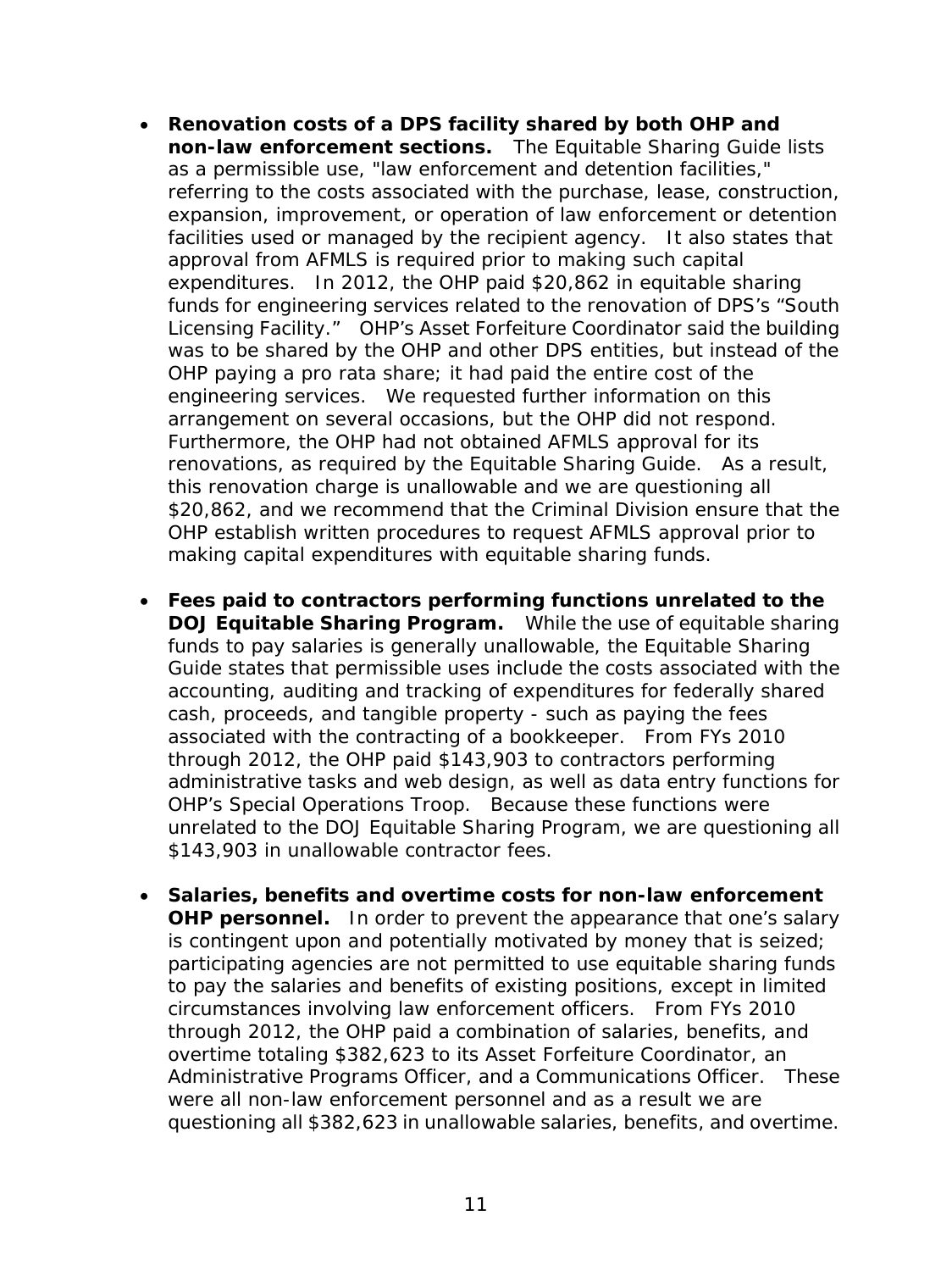- **primarily responsible for law enforcement activities.** According to the Equitable Sharing Guide, permissible costs include those associated with the purchase, lease, maintenance, or operation of law includes vehicles (e.g. patrol cars and surveillance vehicles). OHP used DOJ equitable sharing funds to pay for the fuel and other vehicle fuel expenditures for DPS components such as Property Management, Management, and several other components. Furthermore, in three instances the OHP used equitable sharing funds to pay fuel and other purchases were made.<sup>10</sup> We brought this to the OHP's attention and on several occasions requested further information to identify the sections and subdivisions for which these costs were incurred, but the OHP did not respond. As a result, we consider this \$210,216 unsupported. • **Fuel and other vehicle expenditures for DPS sections not**  enforcement equipment for use by law enforcement personnel, which expenditures of several sections and subdivisions across the DPS, many of which were primarily comprised of non-law enforcement personnel. We reviewed five consolidated invoices totaling approximately \$1.37 million and found that some of the costs were for OHP Troops' fuel expenditures; however, the OHP had also paid \$116,512 in unallowable Legal, Driver Improvement, Administration, Wrecker Licensing, Records vehicle related expenditures totaling \$210,216 but there was not enough information to identify the DPS sections and subdivisions for which the Overall, we are questioning \$116,512 in unallowable fuel expenditures and \$210,216 in unsupported fuel and other vehicle expenditures.
- • **Purchased vehicles used by non-law enforcement personnel.**  pickup trucks for \$39,442 for its Special Operations Troop. However, in support services to the OHP, they are not law enforcement personnel, vehicles purchased with asset forfeiture funds. Furthermore, the The Equitable Sharing Guide requires that law enforcement equipment purchased with equitable sharing funds be used by law enforcement personnel only. In August 2009, the OHP purchased two Ford F-150 March 2012 the two pickup trucks were transferred to a DPS Field Services Technician and a DPS Senior Radio Technician, respectively. OHP officials stated that the transferred vehicles were used to maintain radio towers throughout the state. Although these personnel provided nor are they employed by the OHP, and should therefore not be using the Equitable Sharing Guide states that the law enforcement agency may transfer tangible property to another governmental department or agency to support drug abuse treatment, drug and crime prevention and

<span id="page-15-0"></span>l <sup>10</sup> OHP had three transactions for fuel and other vehicle expenses totaling \$689,771 of which \$210,216 was paid with equitable sharing funds. The associated invoices contained approximately 200 line items, organized by DPS section or subdivision. However, there was no indication of which DPS sections or subdivisions had incurred the fuel and other vehicle expenses that were paid with equitable sharing funds.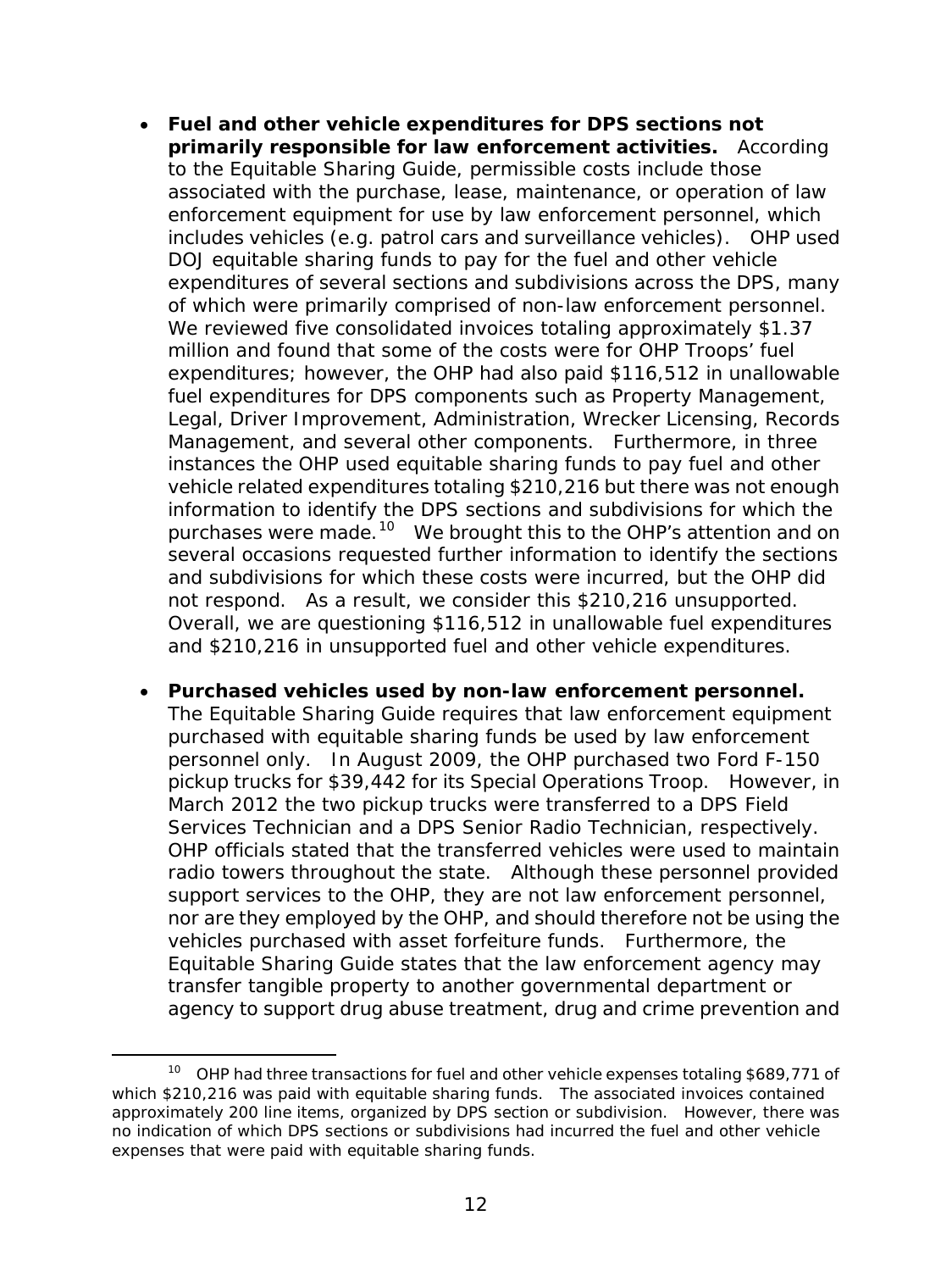programs. However, the OHP did not transfer the property to DPS for any of these purposes. As a result, we are questioning the \$24,899 education, housing, and job skills programs, or other community-based current market value of the pickup trucks as unallowable.<sup>11</sup>

## <span id="page-16-0"></span> *Use of Equitable Sharing Property*

 transferred for official law enforcement use must be used accordingly for at The Equitable Sharing Guide requires that any forfeited tangible property transferred to a state or local agency for official use must be used for law enforcement purposes only. Further, vehicles and other tangible property least 2 years. However, if the property becomes unsuitable for such stated purposes before the end of the 2-year period, it may be sold with approval from AFMLS and the proceeds deposited in the agency's DOJ equitable sharing revenue account. During FYs 2009 through 2010, the OHP received the following three forfeited assets.

- 2004 Ford F-350 Truck
- 1998 Freightliner Semi-Tractor
- 1995 Semi Utility Trailer

F-350 Truck was being used for allowable law enforcement purposes. to set up a road block on one occasion. Regardless of the single instance of local agency for official use must be used for law enforcement purposes only. local agency for official use must be used for law enforcement purposes only.<br>As a result, we questioned \$12,546, which represents the appraised value of displayed in Exhibit 2. We physically located all 3 assets and confirmed that the 2004 Ford However, the Freightliner semi-tractor and utility trailer were being used by the Oklahoma Department of Public Safety for commercial driver's license skills testing, a non-law enforcement use and therefore, unallowable purpose. A senior OHP official noted that the OHP had used the semi-tractor and trailer law enforcement use of the assets, the Equitable Sharing Guide states that any forfeited tangible property (other than real estate) transferred to a state or the semi-tractor and trailer and investigative agency administrative fees, as

<span id="page-16-1"></span><sup>-</sup> $11$  We were unable to determine the market value of the vehicles as of the time of the transfer in March 2012. As a result, we based the unallowable amount on the private party market value using the Edmunds.com used car appraisal feature, and based on actual mileage, no optional equipment, and a vehicle condition of "average."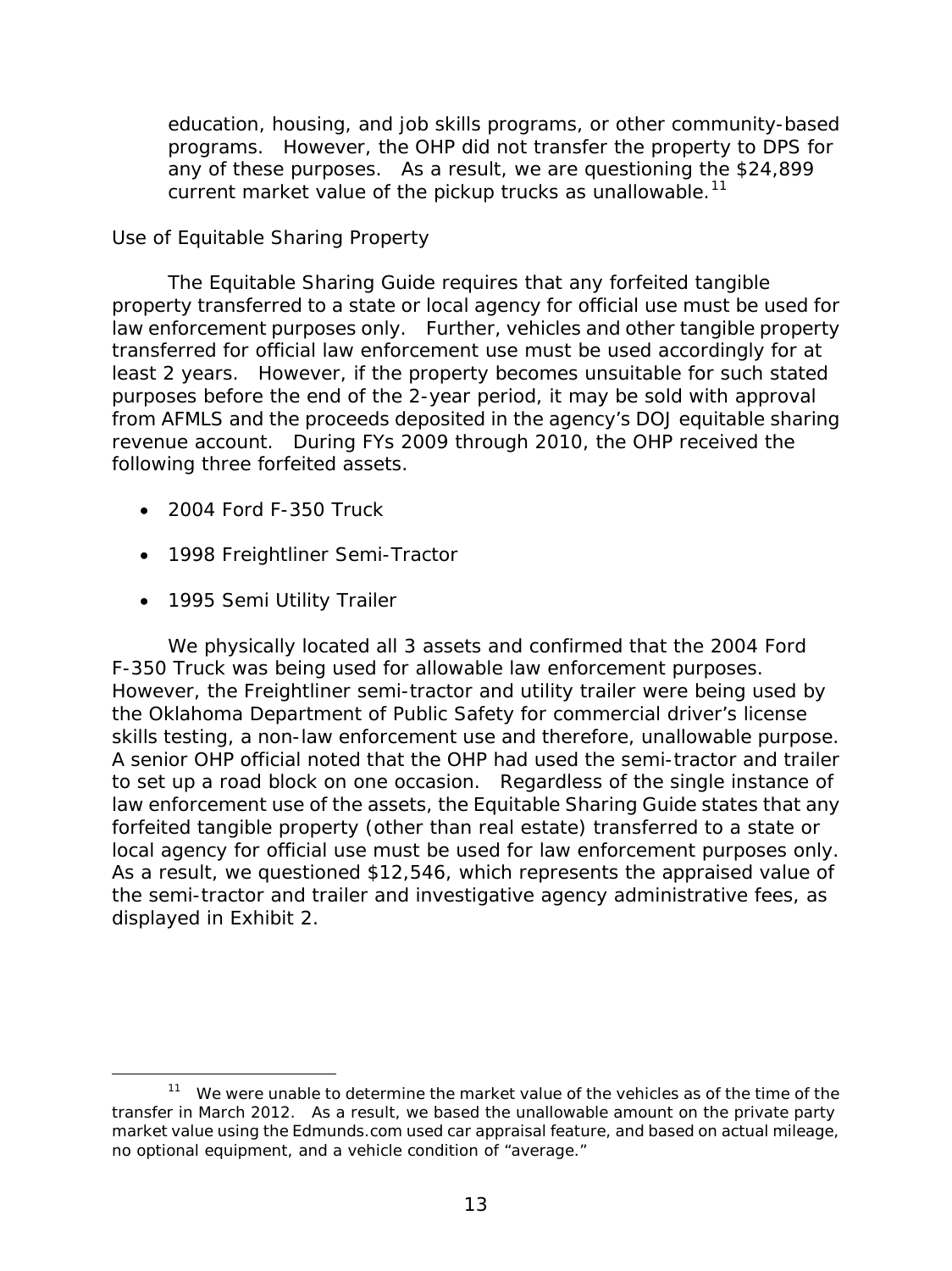| USE OF FORFEITED PROPERTY        |                                                              |                                            |              |
|----------------------------------|--------------------------------------------------------------|--------------------------------------------|--------------|
| <b>FORFEITED PROPERTY</b>        | <b>APPRAISED</b><br>VALUE <sup>12</sup><br>(As of JUNE 2010) | <b>INVESTIGATIVE</b><br><b>AGENCY FEES</b> | <b>TOTAL</b> |
| <b>1998 FREIGHTLINER</b>         |                                                              |                                            |              |
| <b>SEMI-TRACTOR</b>              | \$7,000                                                      | \$198                                      | \$7,198      |
| <b>1995 SEMI UTILITY TRAILER</b> | \$5,150                                                      | \$198                                      | \$5,348      |
| <b>QUESTIONED COSTS</b>          | \$12,150                                                     | \$396                                      | \$12,546     |

#### **EXHIBIT 2: QUESTIONED COSTS FOR UNALLOWABLE USE OF FORFEITED PROPERTY**

Source: OHP & AFMLS

### <span id="page-17-0"></span>**Supplanting**

 appropriated resources of the recipient. To test whether equitable sharing Pursuant to the Equitable Sharing Guide, equitable sharing revenues must be used to increase or supplement the resources of the recipient agency and prohibits the use of shared resources to replace or supplant the funds were used to supplement rather than supplant local funding, we reviewed the OHP's law enforcement budgets for FYs 2010 through 2012 in order to identify any decreases in local dollars budgeted. In addition, we sampled expenditures from FYs 2010 through 2012.

 FY 2011. However, through our review of the OHP's budget documents we determined this was caused due to a decrease in federal grants funds. evidence of supplanting. Based on our analysis, we did not find any evidence During our review of the OHP's budget documents, we found that the OHP's law enforcement budget decreased by \$4,896,713 from FY 2010 to Further, our testing of sampled expenditure transactions did not reveal any that would suggest that equitable sharing funds were used to supplant local funding.

### <span id="page-17-1"></span>**Recommendations**

We recommend that the Criminal Division:

- 1. Ensure that the OHP maintains a detailed payroll ledger that provides information on individual payroll transactions and includes the OHP employee's name or identification number, and pay period or payment date.
- 2. Ensure that the OHP maintains separate accounting records for its DOJ equitable sharing funds.

<span id="page-17-2"></span> $\overline{a}$ <sup>12</sup> The Appraised Value includes the 20 percent federal share that the OHP paid to the United States Marshals Service in 2010.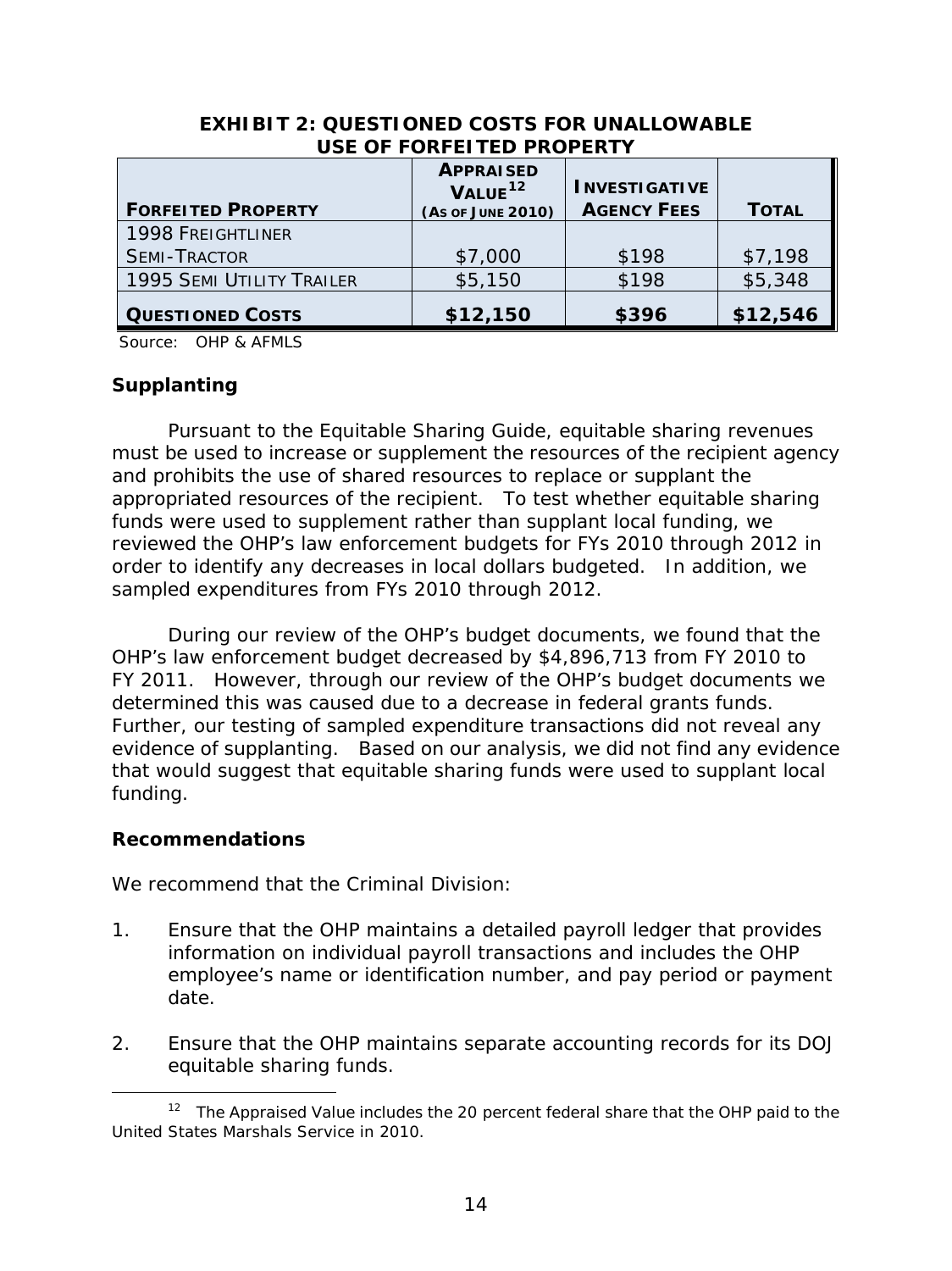- interest income earned in FYs 2010 through 2012, between the DOJ and Treasury equitable sharing funds and submit amended Certification 3. Require that the OHP reallocates its \$395,239 in equitable sharing forms with the correct interest income.
- 4. Ensure that the OHP establishes a separate revenue account through the agency's finance department for its DOJ equitable sharing revenues.
- 5. Ensure that the OHP maintains an inventory that easily identifies all tangible equitable sharing property, both seized and purchased.
- 6. Ensure that the OHP establish written procedures to request AFMLS approval prior to making capital expenditures with equitable sharing funds.
- 7. Remedy \$1,697,433 in questioned costs related to unallowable equitable sharing expenditures and unallowable use of equitable sharing property.
- related expenditures for which the OHP could not produce adequate 8. Remedy \$210,216 in unsupported costs related to fuel and other vehicle documentation.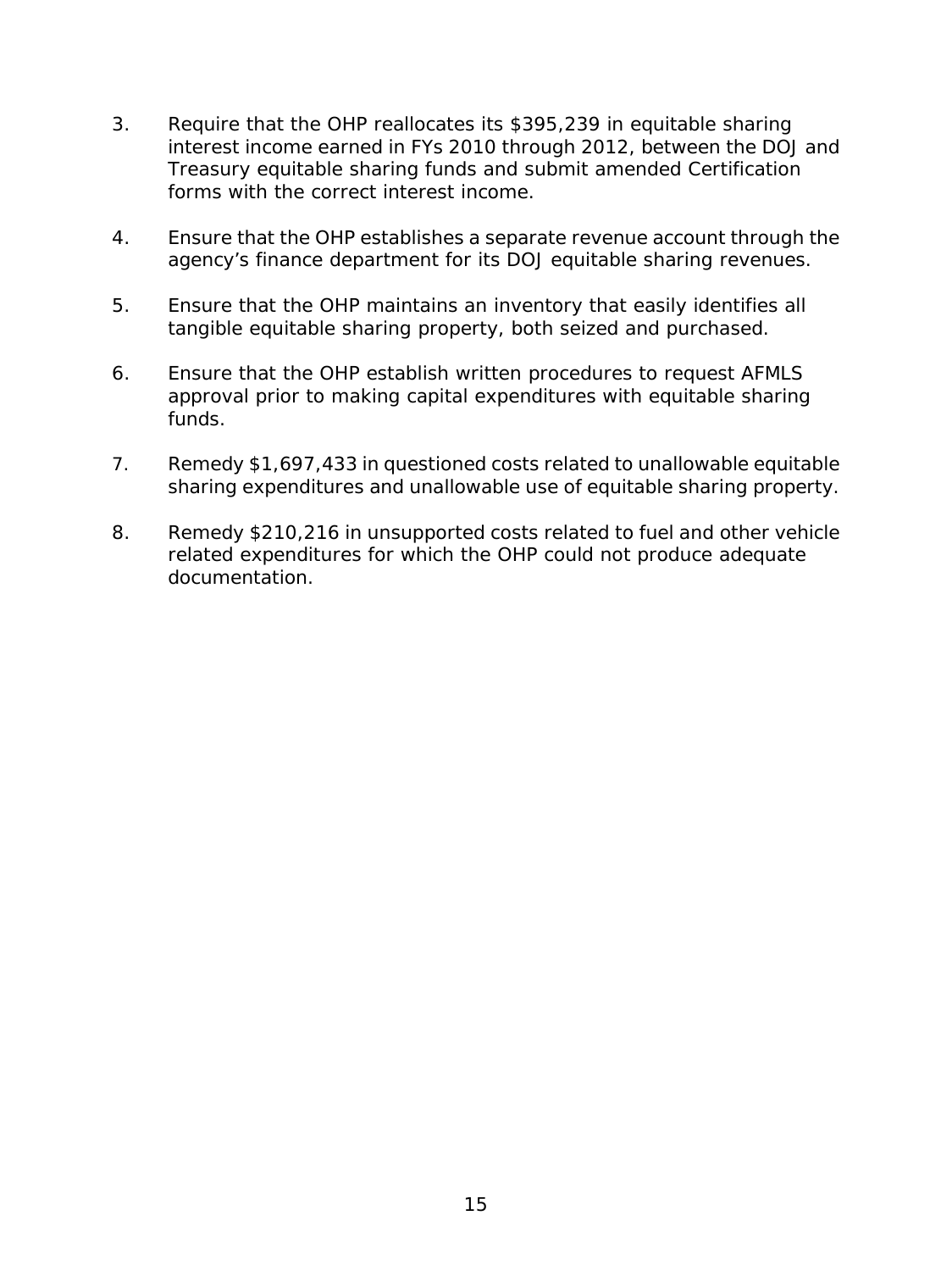## **STATEMENT ON INTERNAL CONTROLS**

<span id="page-19-0"></span> As required by the *Government Auditing Standards*, we tested, as course of performing their assigned functions, to timely prevent or detect:<br>(1) impairments to the effectiveness and efficiency of operations, laws and regulations. Our evaluation of the Oklahoma Highway Patrol's on its internal control structure as a whole. OHP management is responsible appropriate, internal controls significant within the context of our audit objectives. A deficiency in an internal control exists when the design or operation of a control does not allow management or employees, in the normal (2) misstatements in financial or performance information, or (3) violations of (OHP) internal controls was *not* made for the purpose of providing assurance for the establishment and maintenance of internal controls.

 identified deficiencies in the OHP's internal controls that are significant within that we believe adversely affects the OHP's ability to track tangible property purposes. In addition, the OHP unallowably commingled Department of As noted in the Findings and Recommendations section of this report, we the context of the audit objectives and based upon the audit work performed purchased with equitable sharing funds and account for equitable sharing resources. Although the OHP had an inventory of *seized* tangible property, it did not maintain an inventory of tangible property that had been *purchased*  with equitable sharing funds. As a result, the OHP could not reasonably ensure that its tangible property continued to be used for law enforcement Justice (DOJ) and Department of Treasury asset forfeiture revenues and expenditures and incorrectly credited all combined earned interest income to the DOJ Asset Forfeiture Program, thereby overstating its actual share.

 structure as a whole, this statement is intended solely for the information and use of the OHP. This restriction is not intended to limit the distribution of this Because we are not expressing an opinion on the OHP's internal control report, which is a matter of public record.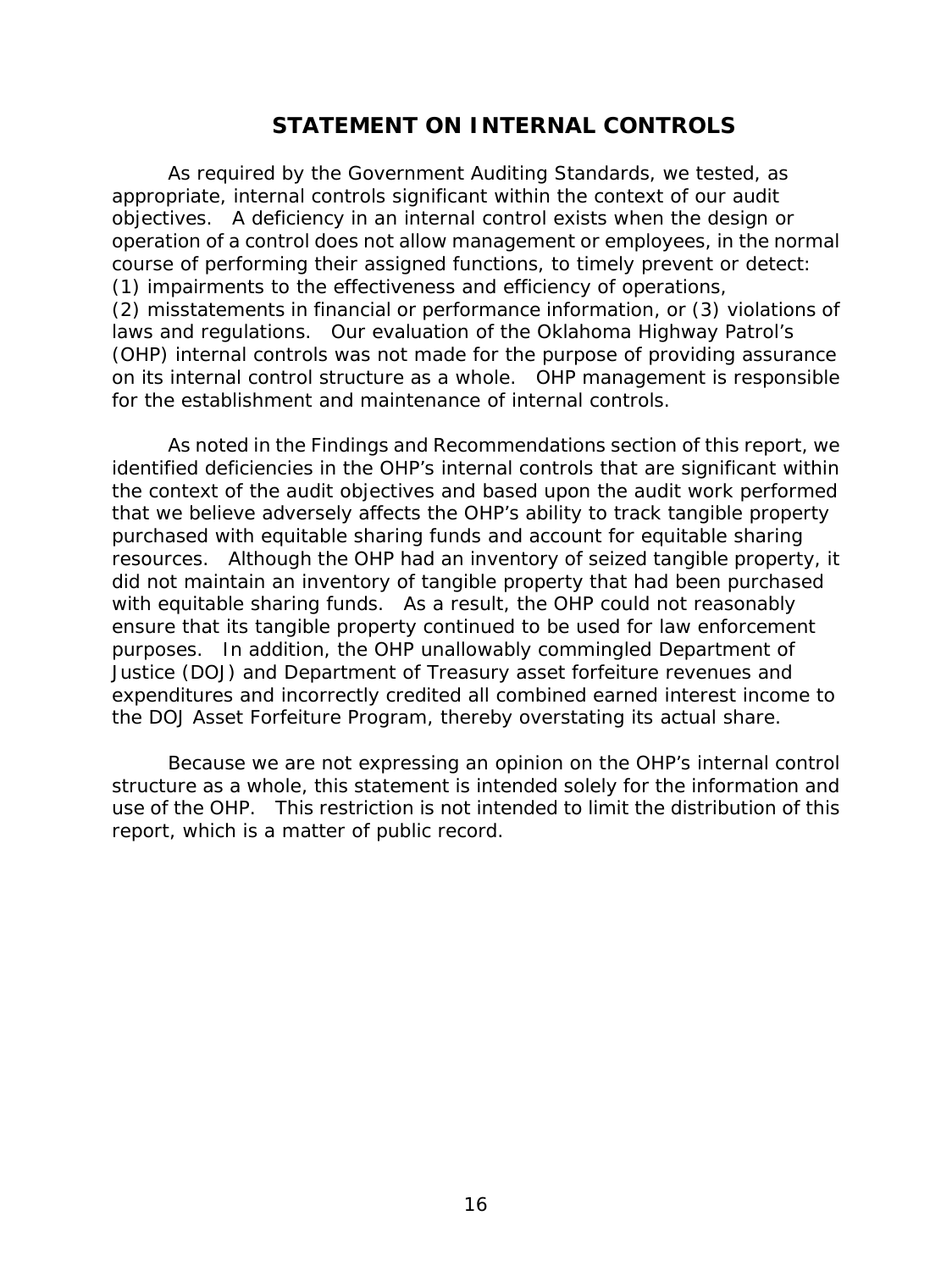# **STATEMENT ON COMPLIANCE WITH LAWS AND REGULATIONS**

<span id="page-20-0"></span> As required by the *Government Auditing Standards* we tested, as for ensuring compliance with applicable federal laws and regulations. In concerned the operations of the auditee and that were significant within the appropriate given our audit scope and objectives, selected transactions, records, procedures, and practices, to obtain reasonable assurance that the Oklahoma Highway Patrol's (OHP) management complied with federal laws and regulations, for which noncompliance, in our judgment, could have a material effect on the results of our audit. OHP's management is responsible planning our audit, we identified the following laws and regulations that context of the audit objectives:

- • *A Guide to Equitable Sharing for State and Local Law Enforcement Agencies* (Equitable Sharing Guide), dated April 2009 and
- *Non-Profit Organizations*, dated June 26, 2007. • *OMB Circular No. A-133*, *Audits of States, Local Governments and*

Our audit included examining, on a test basis, the OHP's compliance with the aforementioned laws and regulations that could have a material effect on the OHP's operations, through interviewing OHP officials, obtaining OHP

documentation, analyzing OHP data, and assessing OHP internal controls.<br>As noted in the Findings and Recommendations section of this report, we found that the OHP did not always comply with the Equitable Sharing Guide with respect to accounting for equitable sharing resources, requesting AFMLS approval prior to making a capital expenditure, and using equitable sharing funds and seized tangible property for allowable purposes.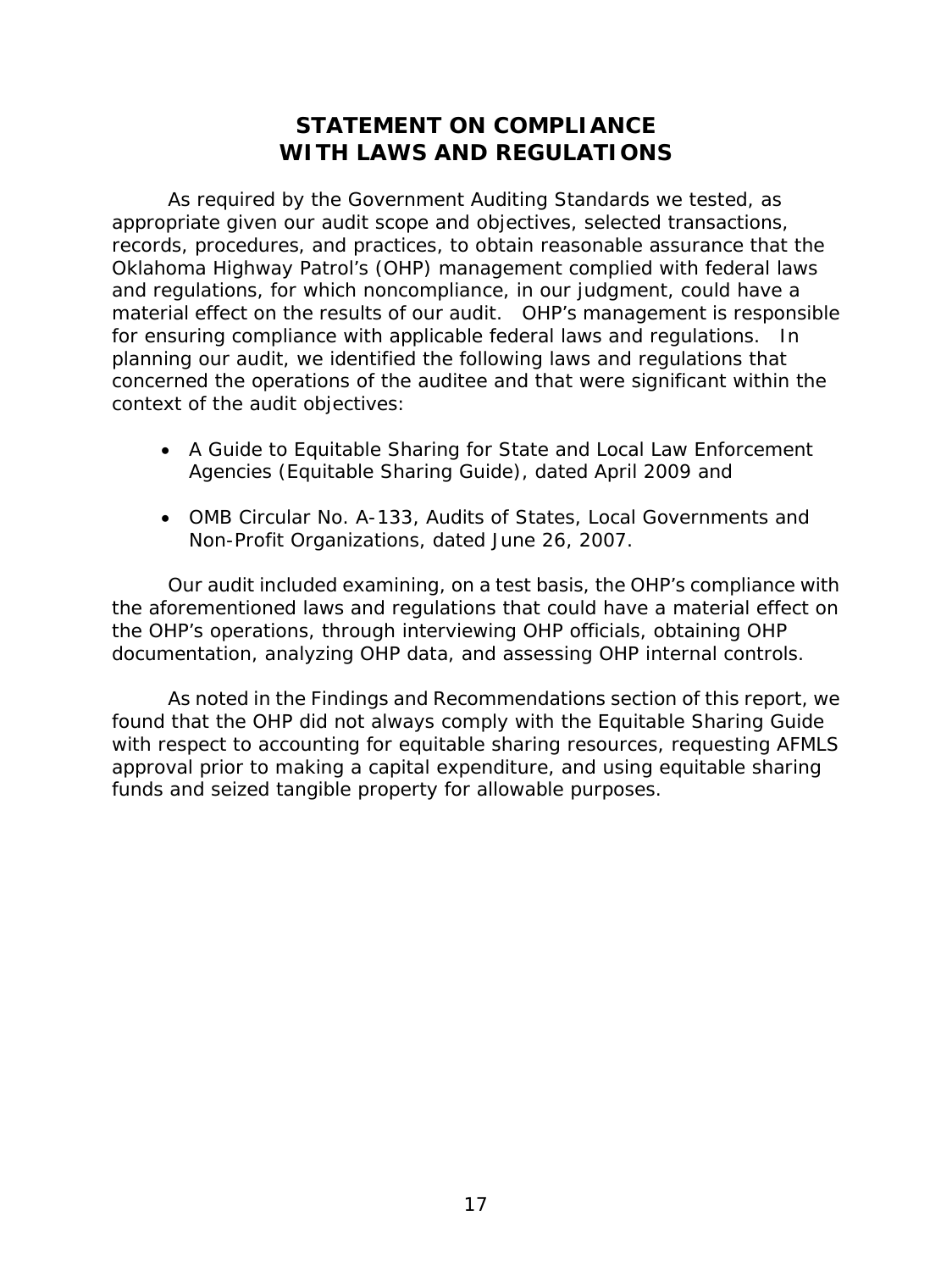<span id="page-21-0"></span>

| QUESTIONED COSTS: <sup>13</sup>                                                                                      | <b>AMOUNT</b> | PAGE(S) |
|----------------------------------------------------------------------------------------------------------------------|---------------|---------|
| Unallowable construction costs                                                                                       | \$996,088     | 10      |
| Unallowable renovation costs                                                                                         | \$20,862      | 11      |
| Unallowable contractor fees                                                                                          | \$143,903     | 11      |
| Unallowable salaries, benefits, and<br>overtime payments to three non-law<br>enforcement OHP personnel <sup>14</sup> | \$382,623     | 11      |
| Unallowable fuel expenditures                                                                                        | \$116,512     | 12      |
| Unallowable use of two purchased<br>2010 Ford F-150 pickup trucks                                                    | \$24,899      | 12      |
| Unallowable use of a seized<br>1998 Freightliner Semi-Tractor                                                        | \$7,198       | 13      |
| Unallowable use of a seized<br>1995 Semi-Utility Trailer                                                             | \$5,348       | 13      |
| <u>Total Unallowable</u>                                                                                             | \$1,697,433   |         |
| Unsupported fuel and other vehicle<br>expenditures                                                                   | \$210,216     | 12      |
| <u>Total Unsupported</u>                                                                                             | \$210,216     |         |
| <b>TOTAL DOLLAR-RELATED</b><br><b>FINDINGS:</b>                                                                      | \$1,907,649   |         |

<span id="page-21-1"></span>l <sup>13</sup> Questioned Costs are expenditures that do not comply with legal, regulatory or contractual requirements, or are not supported by adequate documentation at the time of the audit, or are unnecessary or unreasonable. Questioned costs may be remedied by offset, waiver, recovery of funds, or the provision of supporting documentation.

<span id="page-21-2"></span><sup>&</sup>lt;sup>14</sup> The three non-law enforcement personnel were the Asset Forfeiture Coordinator, an Administrative Programs Officer, and a Communications Officer.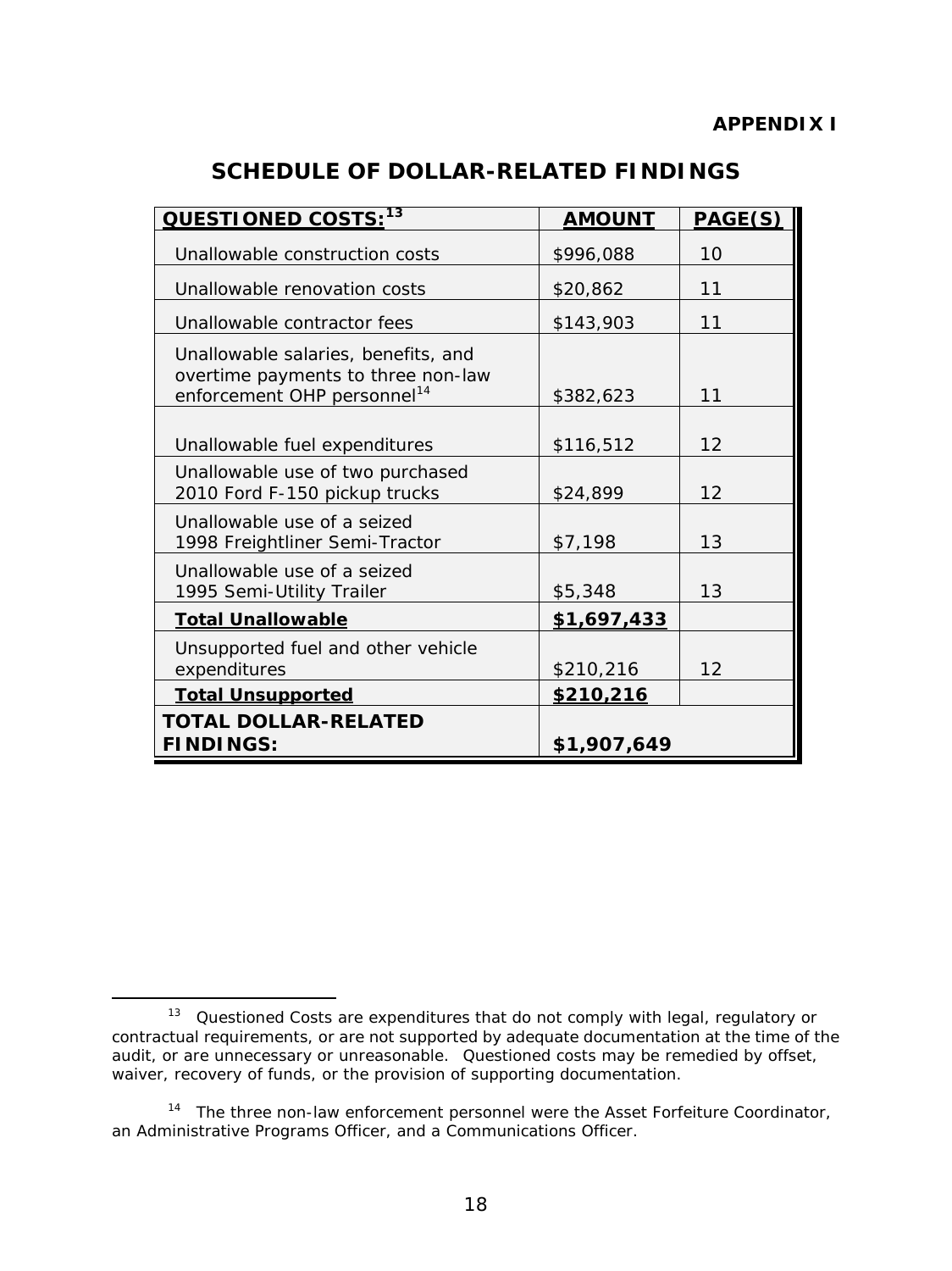# **OBJECTIVES, SCOPE, AND METHODOLOGY**

<span id="page-22-0"></span>We conducted this performance audit in accordance with generally accepted government auditing standards. Those standards require that we plan and perform the audit to obtain sufficient, appropriate evidence to provide a reasonable basis for our findings and conclusions based on our audit objectives. We believe that the evidence obtained provides a reasonable basis for our findings and conclusions based on our audit objectives.

 such revenues for allowable purposes as defined by applicable guidelines. We conditions of the Department of Justice's (DOJ) Equitable Sharing Program. The objectives of the audit were to assess whether the Oklahoma Highway Patrol (OHP) accounted for equitable sharing funds properly and used tested compliance with what we considered were the most important We reviewed laws, regulations, and guidelines governing the accounting for and use of DOJ equitable sharing receipts, including the Guide to Equitable Sharing for State and Local Law Enforcement Agencies, dated April 2009.

### **Scope and Methodology**

 receipts received by the OHP during its fiscal years 2010 through 2012, covering the period from July 1, 2009, through June 30, 2012. We performed revenues and expenditures. The U.S. Department of the Treasury Our audit concentrated on, but was not limited to, equitable sharing audit work at OHP headquarters located in Oklahoma City, Oklahoma; we interviewed OHP officials and examined records of federal asset forfeiture administers a similar equitable sharing program, for which the OHP participated. However, our audit reviewed equitable sharing revenues received through only the DOJ Equitable Sharing Program.

 period. We did not establish the reliability of the data contained in the CATS system as a whole. However, when the data we relied upon is viewed in To accomplish the objectives of the audit, we interviewed OHP officials and examined OHP accounting records. We relied on data contained in the DOJ Consolidated Asset Tracking System (CATS) to determine the amount of equitably shared revenues and property awarded to the OHP during the audit context with other available evidence, we believe the opinions, conclusions, and recommendations included in this report are valid.

Our audit specifically evaluated OHP compliance with three essential equitable sharing guidelines: (1) accounting for equitable sharing resources, (2) Equitable Sharing Agreement and Certification Forms, and (3) use of equitable sharing resources. In planning and performing our audit, we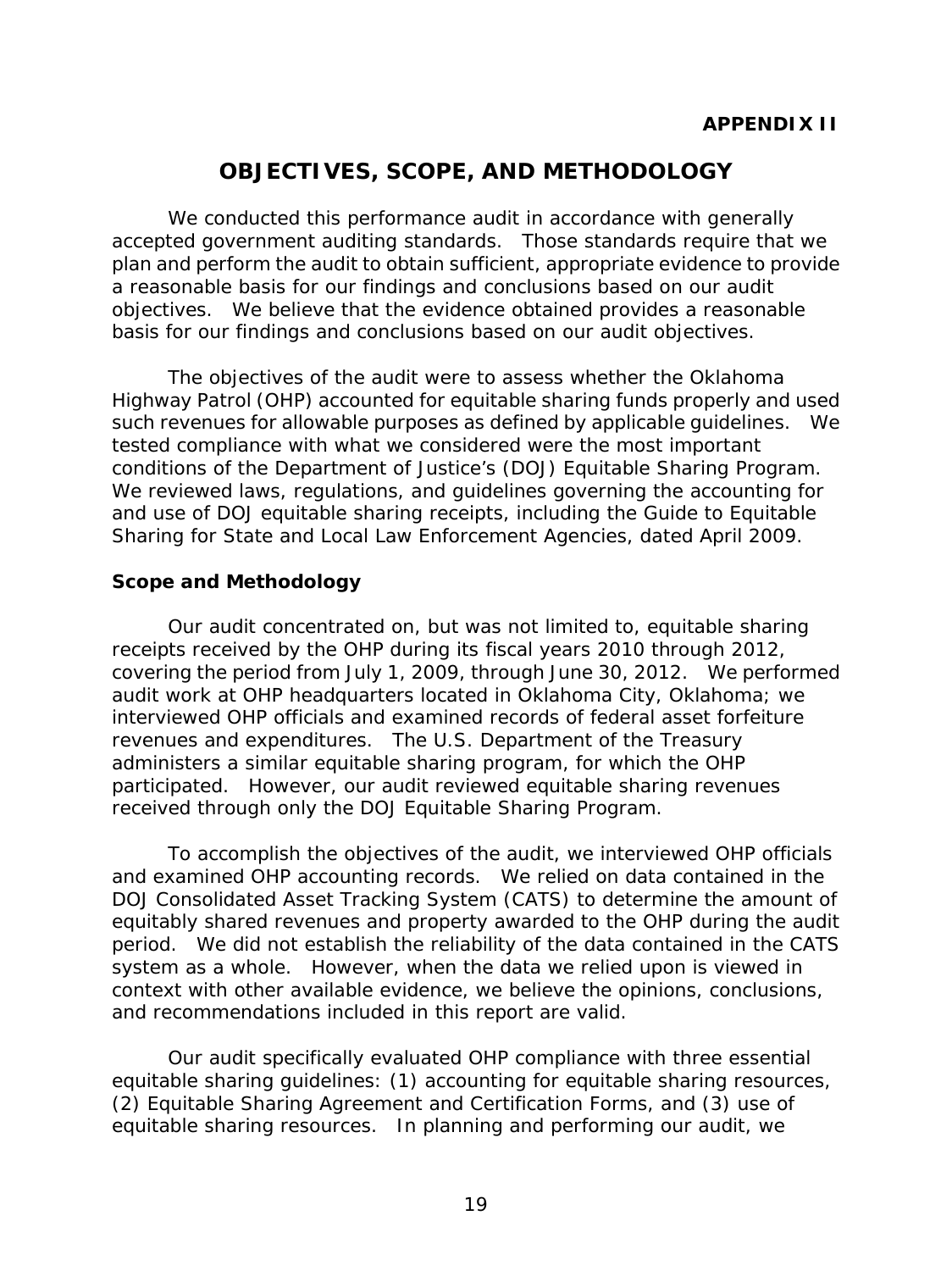receipts to accomplish our audit objectives. However, we did not assess the systems, or otherwise assess their internal controls and compliance with laws considered internal controls established and used by the OHP and the Oklahoma Department of Public Safety (DPS) over DOJ equitable sharing reliability or internal controls of the OHP's or the DPS' financial management and regulations for the State of Oklahoma as a whole.

 of Oklahoma for FYs 2010 and 2011, which included the OHP under the umbrella of the DPS.<sup>[15](#page-23-0)</sup> The Single Audit Reports were prepared under the provisions of Office of Management and Budget Circular A-133. We reviewed the independent auditor's assessments, which disclosed no control weaknesses or significant noncompliance issues specifically related to the DPS' Our audit included an evaluation of the Single Audit Reports for the State or OHP's management or administration of equitable sharing funds or DOJ grant funds.

-

<span id="page-23-0"></span> $15$  At the time of our audit fieldwork, the 2012 Single Audit Report for the State of Oklahoma was not available.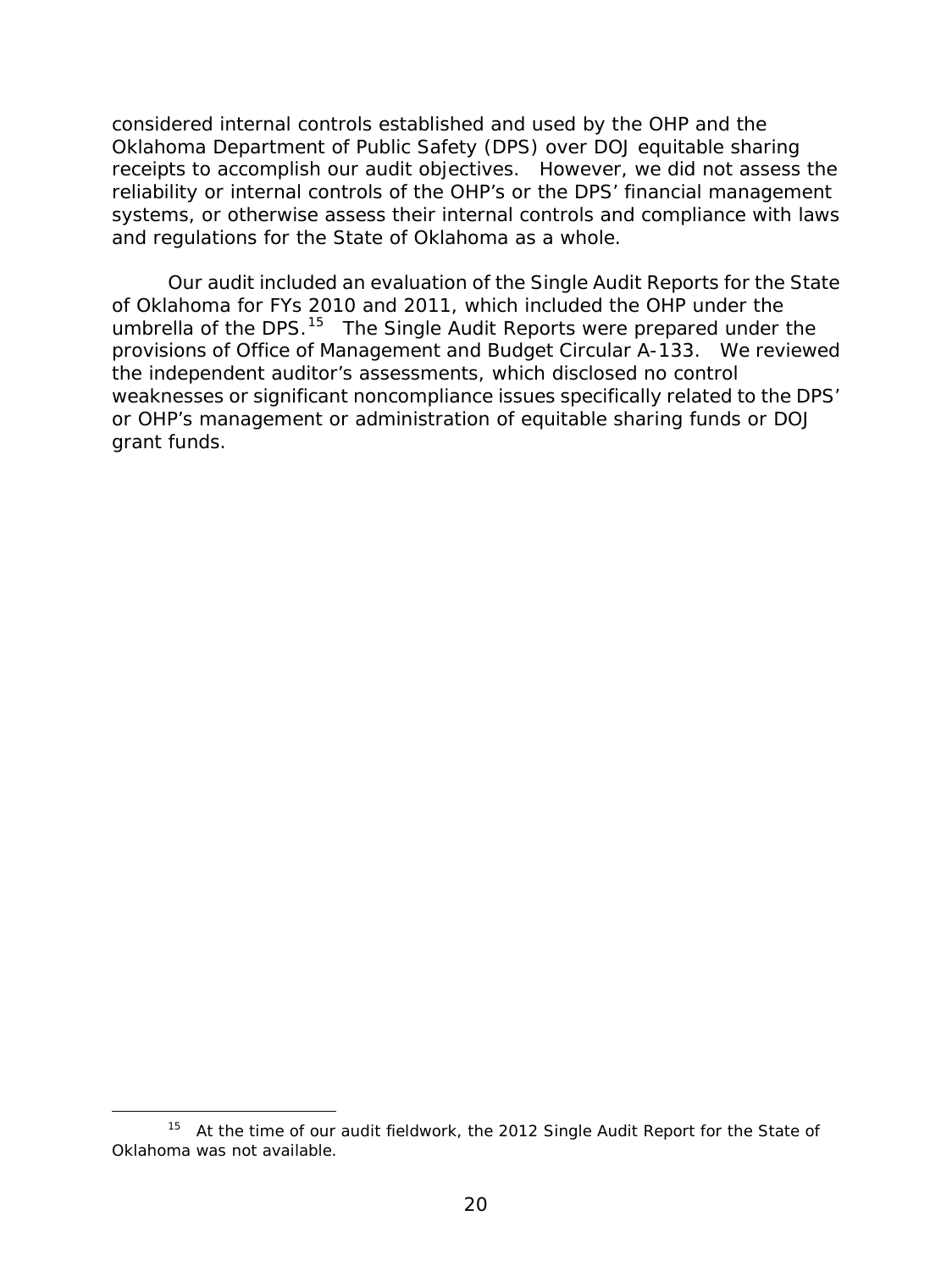#### **APPENDIX III**

H

## **CRIMINAL DIVISION RESPONSE TO THE DRAFT REPORT**

<span id="page-24-1"></span><span id="page-24-0"></span>

|                   | <b>U.S. Department of Justice</b>                                                                                                                                                                                                                                                                                                                                  |
|-------------------|--------------------------------------------------------------------------------------------------------------------------------------------------------------------------------------------------------------------------------------------------------------------------------------------------------------------------------------------------------------------|
|                   | Criminal Division                                                                                                                                                                                                                                                                                                                                                  |
|                   | Washington, D.C. 20530                                                                                                                                                                                                                                                                                                                                             |
|                   |                                                                                                                                                                                                                                                                                                                                                                    |
| <b>MEMORANDUM</b> |                                                                                                                                                                                                                                                                                                                                                                    |
| TO:               | David Sheeren<br>Regional Audit Manager<br>Denver Regional Audit Office<br>Office of the Inspector General (OIG)                                                                                                                                                                                                                                                   |
| FROM:             | Gene Patton, Assistant Deputy Chief<br>Asset Forfeiture and Money Laundering Section (AFMLS)                                                                                                                                                                                                                                                                       |
| <b>SUBJECT:</b>   | Draft Audit Report for the Oklahoma Highway Patrol's Equitable Sharing<br>Program Activities                                                                                                                                                                                                                                                                       |
| program activity: | In a memorandum to Mythili Raman, dated June 25, 2013, your office summarized the<br>status of the above referenced report and detailed actions necessary for final closure of the<br>outstanding audit report recommendations. The following is a list of the audit report<br>recommendations pertaining to the Oklahoma Highway Patrol's (OHP) equitable sharing |
|                   | <b>Recommendations:</b>                                                                                                                                                                                                                                                                                                                                            |
|                   | 1. Ensure that the OHP maintains a detailed payroll ledger that provides<br>information on individual payroll transactions and includes the OHP<br>employee's name or identification number, and pay period or payment<br>date.                                                                                                                                    |
|                   | 2. Ensure that the OHP maintains separate accounting records for its DOJ<br>equitable sharing funds.                                                                                                                                                                                                                                                               |
|                   | 3. Require that the OHP reallocates its \$395,239 in equitable sharing<br>interest income earned in fiscal years 2010 through 2012, between the<br>DOJ and Treasury equitable sharing funds and submit amended<br>Certification forms with the correct interest income.                                                                                            |
|                   |                                                                                                                                                                                                                                                                                                                                                                    |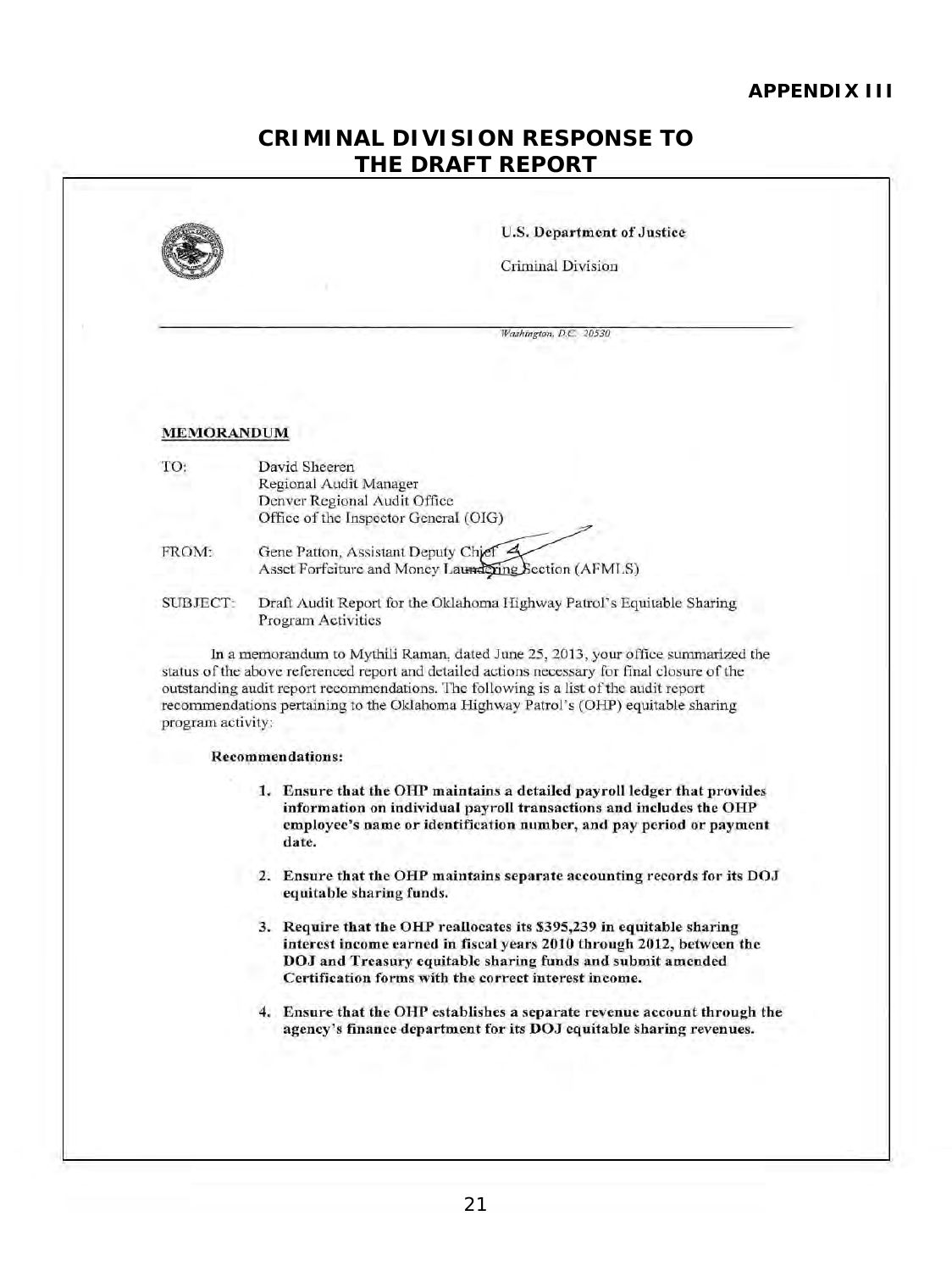5. Ensure that the OHP maintains an inventory that easily identifies all tangible equitable sharing property. both seized and purchased.

¥

- 6. Ensure that the OHP estahlish written procedures to request AFMLS approval prior to making capital expenditures with equitable sharing funds.
- 7. Remedy \$1 .697,433 in questioned costs related to unallowable equitable sharing expenditures and unallowable use of equitable sharing property.
- 8. Remedy \$210,216 in unsupported costs related to fuel and other vehicle related expenditures for which OHP could not produce adcqutatc

The Asset Forfeiture and Money Laundering Section (AFMLS) does not have sufficient information at this time to determine whether it fully concurs with recommendation 6 and a part of recommendation 7.

AFMLS concurs with all other findings and will request that the OHP provide further information and implement the recommended policies and procedures and provide documentation verifying that the corrective actions have been taken.

cc: Louise M. Duhamel, Ph. D. Assistant Director Audit Liaison Group Justice Management Division

> Denise Turcotte Audit Liaison Criminal Division

> > 2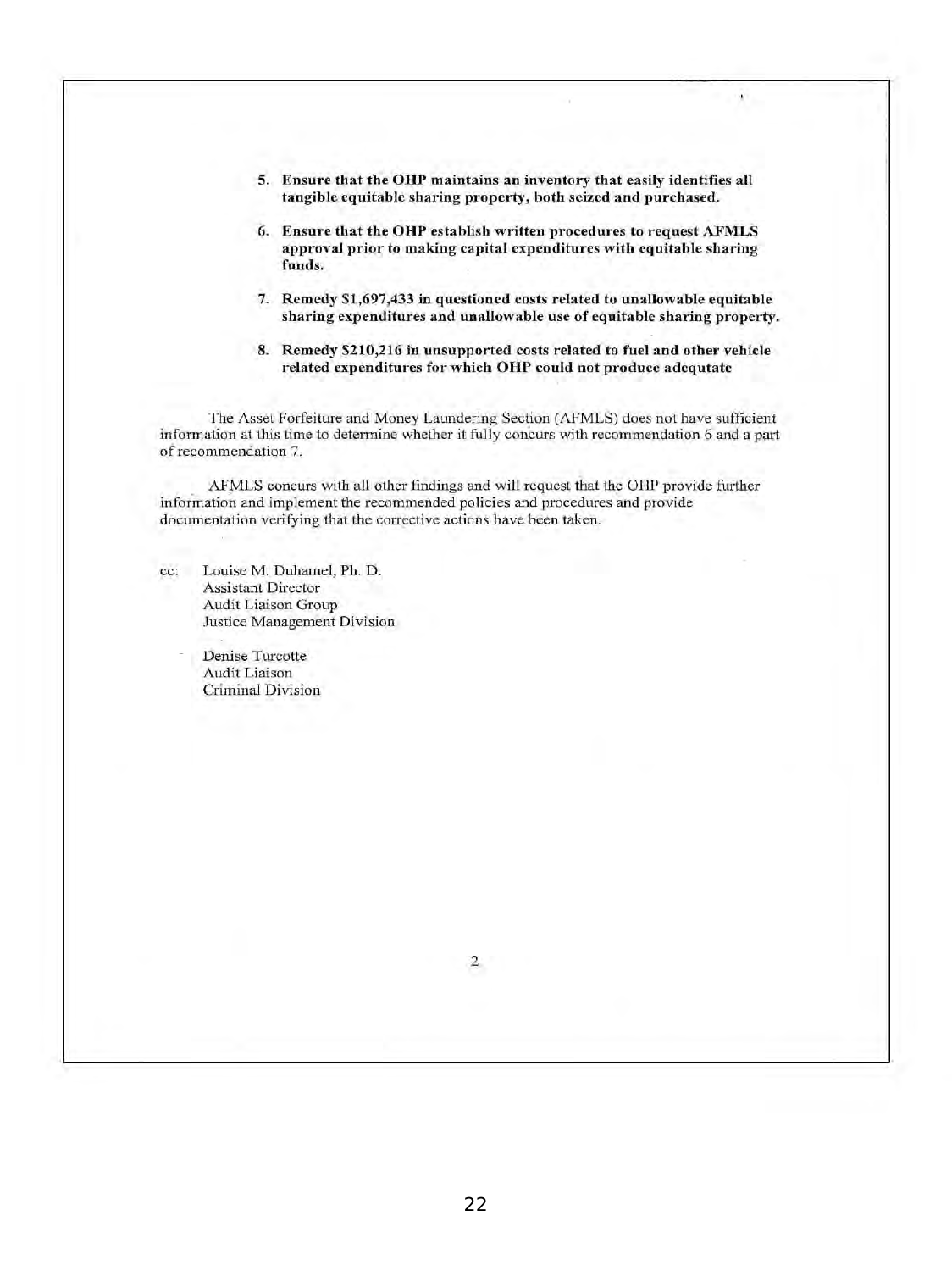#### **APPENDIX IV**

# **RESPONSE TO THE DRAFT REPORT OKLAHOMA HIGHWAY PATROL**

MICHAEL C. THOMPSON<br>COMMISSIONER

<span id="page-26-1"></span><span id="page-26-0"></span>

STATE OF OKLAHOMA DEPARTMENT OF PUBLIC SAFETY

July 15,20l3

U.S. Department of Justice Office of Inspector General David Sheeren, Regional Audit Manager Denver Regional Audit Office 1120 Lincoln, Suite 1500 Denver, CO 80203

Dear Mr. Sheeren,

Please find below and the Oklahoma Highway Patrol's responses to the Office of Inspector General Draft Audit Report recommendations.

I. Ensure tbat OHP maintains a detailed payroll ledger that provides inrormation on individual payroll transactions and includes the OHP employee's name or identification number, and pay period or payment date.

We will ensure that all payroll being paid from the equitable sharing fund is now being recorded in a payroll ledger that details the employee and the month of payment.

2. Ensure that OHP maintains separate accounting records for its DOJ equitable sharing funds.

We will ensure that a separate set of records for purchases and expenditures will be maintained by the Asset Forreiture Coordinator.

3. Require OHP to reallocate \$395,239 in interest income so that it is reallocated between the DOJ and Treasury funds and submit amended Certification forms with the correct interest income.

We agree and once a new fund has been established for the Treasury sharing funds the interest will be reallocated.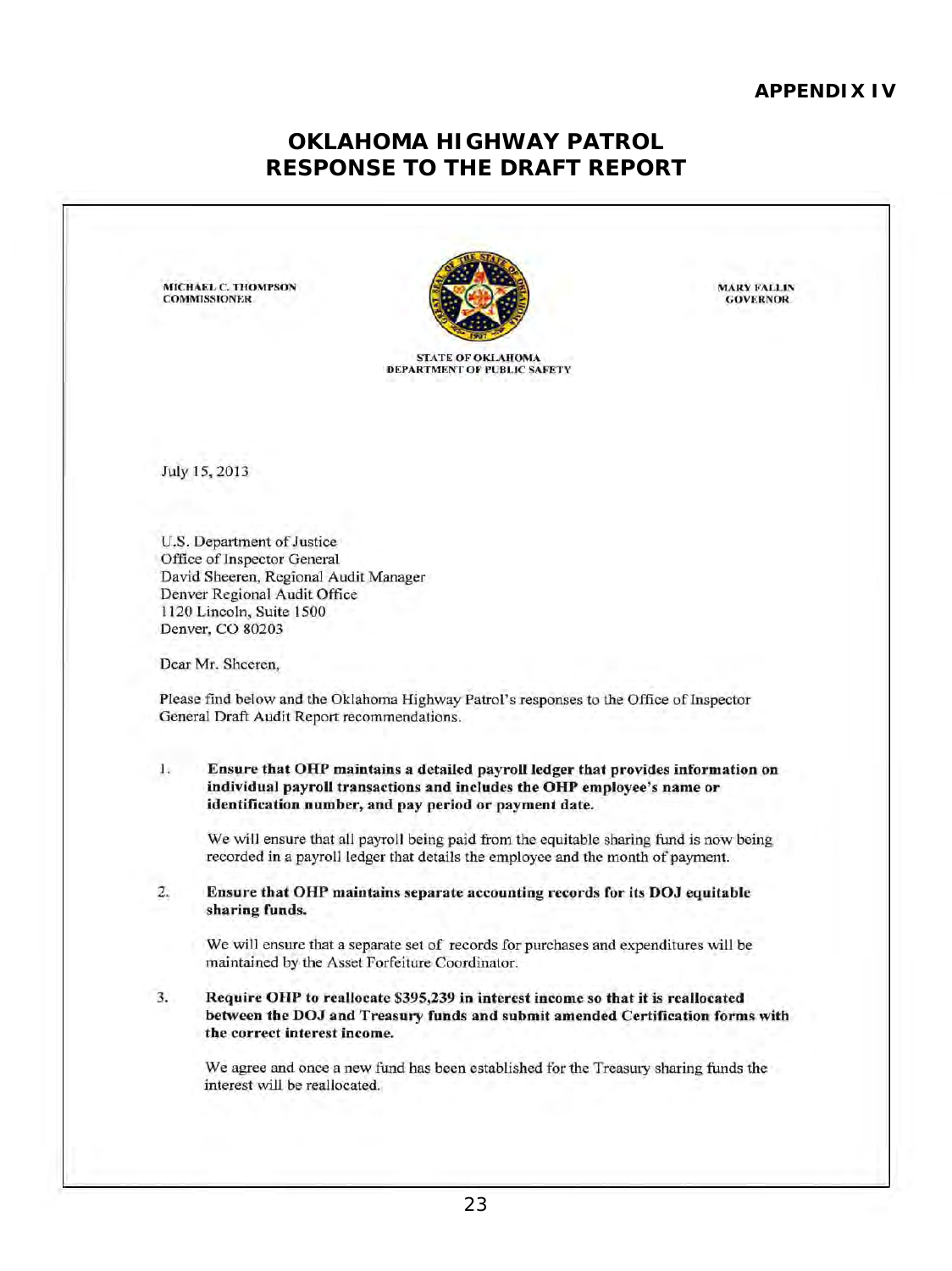#### 4. Ensure OHP establishes a separate revenue account through the agency's finance department for its DOJ equitable sharing revenues.

We agree and a new fund will be established for the Treasury equitable sharing funds received once the Oklahoma Legislature reconvenes.

5. Ensure OHP maintains an inventory that easily identifies all tangible equitable sharing property, both seized and purchased.

We will ensure that an inventory log will be created and it will be maintained to list all property purchased and seized.

6. Ensure that OHP establish written procedures to request AFMLS approval prior to making capital expenditures with equitable sharing funds.

We will ensure that procedures are established for seeking prior approval on any future capital expenditure that uses equitable sharing funds.

7. Remedy \$1,697,433 in questioned costs related to unallowable equitable sharing expenditures and unallowable use of equitable sharing propcrty.

#### Unallowable construction costs of \$996,088

DPS respectfully requests an exemption from the prohibition of using asset forfeiture funds as construction costs for a building affixed to leased land for the following reasons.

The critical reasoning set out in the audit report justifying the refusal to allow the usc of asset forfeiture monies for construction costs on leased property is:

"These construction costs are unallowable; according to the Equitable Sharing Guide, 'capital improvements should not be made on leased property or space since the law enforcement agency will not benefit from the improvements upon termination of the lease'."

 $(1)$  In §4 of the license [lease], one of the reasons for termination is the license terminates after the expiration of the full 50 years period of the license. There the Department obtains the use of the building over the full useful life of the building [as set out in the agency's GAAP report] prior to termination of the license. Therefore. DPS will have then received the full benefit of the building upon termination of the license, and there is no further useful improvement upon termination of the 50 year license [lease]. In fact, the normal useful life of a concrete or masonry building is 50 years; however, since this building is all metal its normal useful or depreciable life is most probably less, not more than the 50 year usage to which DPS is entitled. Therefore. if the license runs its full 50 years, there is no further value to this improvement nor benefit to DPS in any further occupancy. DPS will have then received full benefit from its portion of the building's construction costs.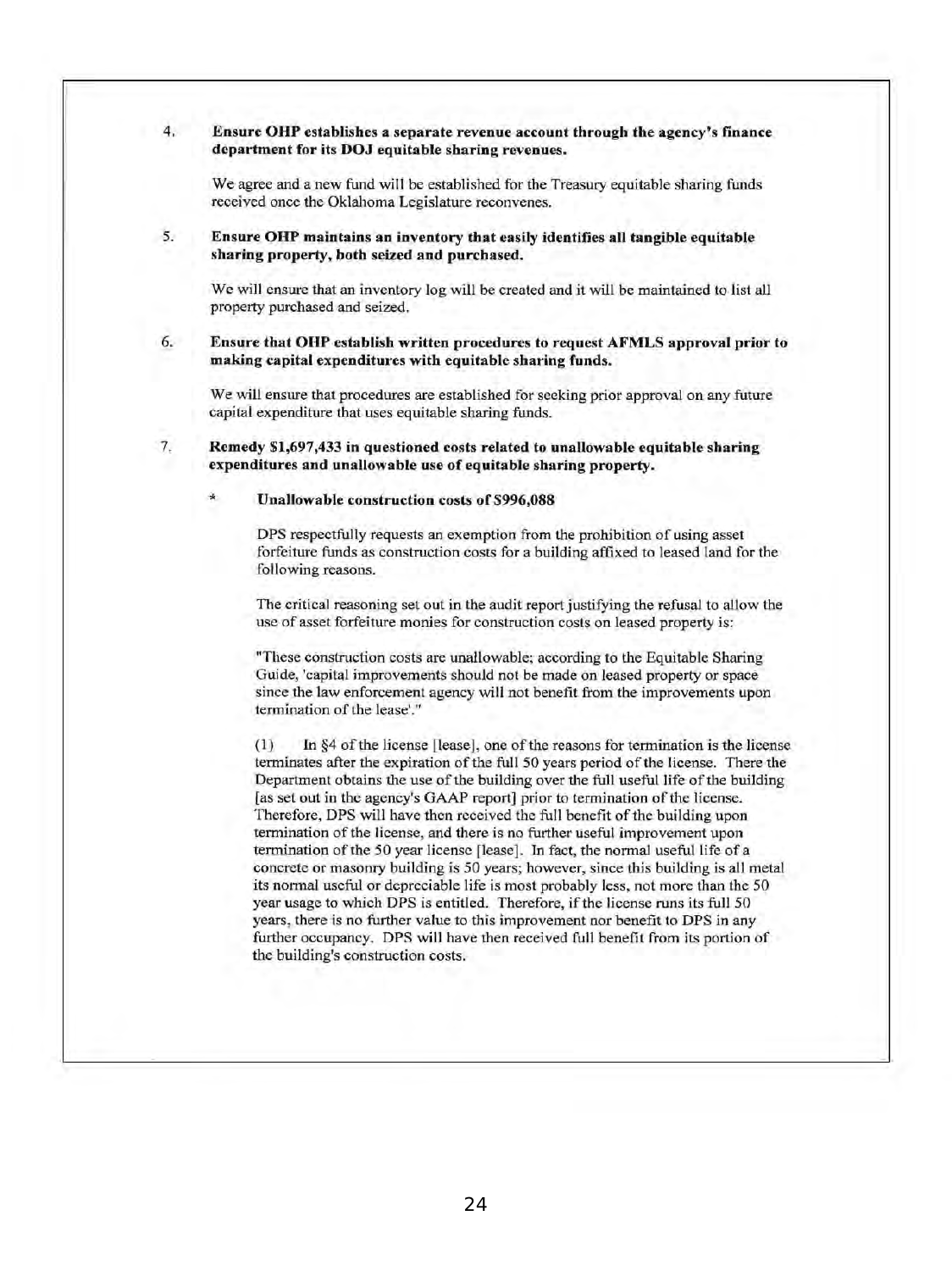$(2)$  In §17 of the license, another reason justifying termination is if the building bums down and OTAlowner determines it is not feasible to rebuild same. In that event and pursuant to §4 of the license, DPS gcts reimbursed on a prorata basis for its loss of use of the building over the 50 year life of the license based on a fair formula set out in the license [lease]. In other words, if the building is destroyed in the license's 10th year and OT A elects not to rebuild same, then DPS is reimbursed *415ths* or 80% of its construction costs, since it has only received use of the building over 20% of the life of the license. Here, the portion of the construction costs which are attributable to DPS's unused period of the 50 year lease, are returned to DPS; therefore, DPS is getting the full value of the construction costs actually paid based on the full time it used the building.

(3) In  $\S$  4 of the license, another reason for termination is termination by agreement of the parties. Such a termination also requires the reimbursement from OrA to DPS of the unused portion of the license [[ease] period under the same formula as described in item 2 above, and therefore DPS is receiving its full value for the construction costs ultimately expended.

(4)  $& (5)$  This leaves us with the 2 instances mentioned in items 3  $& 4$  of  $& 4$ of the license [Ieasel which does allow for tenninalion of the license al the request of OPS prior to the license's 50 year period and where DPS is not reimbursed by OTA for a prorata portion of DPS construction costs as the result of DPS's loss of use of the building. One instance of lease tennination occurs if the so·called "non-appropriation clause" is invoked by DPS and the 2nd occurs where OPS determines to terminate the lease when its continuance is an impediment to the function of DPS. Here, we can legally withdraw our right 10 terminate the license in the last mentioned instance via contract amendment with OTA. In addition, since thc non-appropriation clause is used in virtually every multi-year contract by a state agency and rarely if ever invoked, we suggest OTA be approached to see if it will agree to an amendment whereby a prorata repayment of construction costs will be made to DPS if either this or a modified non-appropriation clause is used.

It should be noted that this contract between DPS and the Turnpike Authority is not a lease of land by DPS from a private company where the [ease can be terminated prior to the end of its 50 year term without a prorata repayment of construction costs to DPS, absent approval of DPS. Rather, it is a license [lease] between sister state agencies, and the state Turnpike Authority owner of the property is under a statutory directive to provide for the turnpikes to be "policed and operated by such force of police" [69 O.S. § 1716], and OPS is the only statewide traffic/police forec authorizcd by statute.

In conclusion, in all instances of possiblc license termination, DPS is receiving the full valuc of its portion of construction costs contributed to the construction of the facility.

#### Unallowable renovation costs of \$20,862.00

We agree that this costs should havc been a shared costs and we will remedy the \$20,862.00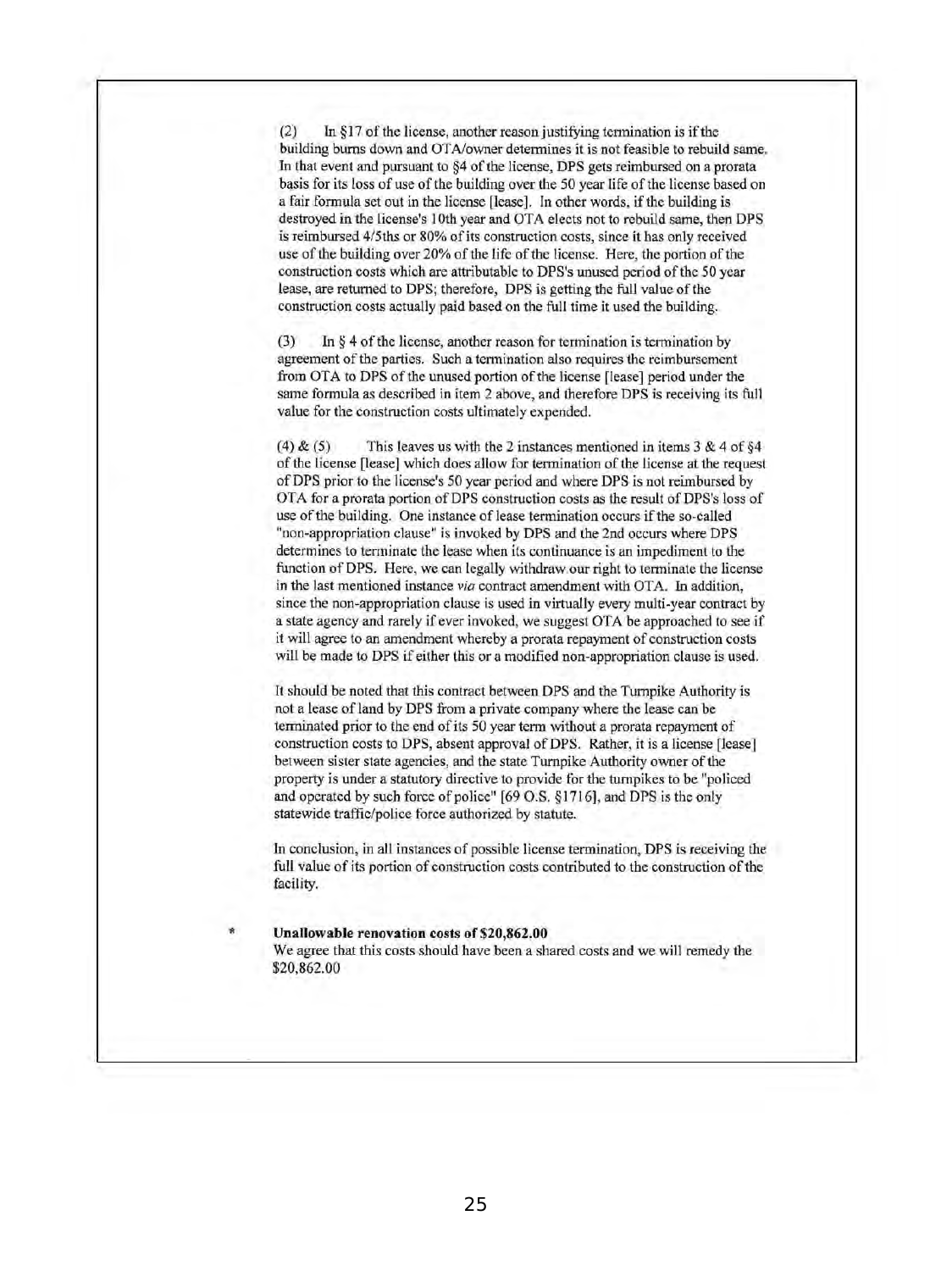Unallowable contractor fees of \$143,903.00. We agree that these costs should not have been charged to the equitable sharing fund. We will remedy the costs of \$143,903.00.

Unallowable salaries, benefits, and overtime payments to three non-law enforcement OHP personnel of \$382,623. We agree that these are unallowable costs and will remedy the \$382,623.00. Some of the expenses have been reversed, and we will make sure that the remaining charges are as well.

Unallowable fuel expenditures of \$116,512.00. We disagree with the total that is unallowable. We feel that the total of unallowable fuel expenses arc \$20.002.91, for various DrS divisions. There were Troopers assigned to other divisions that were not listed with a Troop heading, such as Recruitment, Command Post, Training Center, Wrecker Licensing, Homeland Security and Highway Safety.

Unallowable use of two purchsed 2010 Ford F-150 pickup trucks of \$24,899. We disagree that these trucks should not have been charged to the equitable sharing fund. We received conflicting information regarding these vehicles. We checked to see if the trucks could be assigned to the Communication  $&$ Electronics Services and used for maintaining the radio towers. We were asked if the functions would be law enforcement related and we answered yes. The Communication & Electronics Services division reports to the law enforcement side of the agency, directly to the Assistant Commissioner. We will work with AfMLS to clarifY the situation.

Unallowable use of a seized 1998 Freightliner Semi-Tractor of \$7,198.00.

We agree with the finding of the unallowable use of a seized vehicle. We disagree with the amount that needs to be reimbursed to the equitable sharing fund.

• Unallowable use of a seized 1995 semi-Utility Trailer of \$5,348.00.

We agree with the finding of the unallowable use of a seized vehicle. We disagree with the amount that needs to be reimbursed to the equitable sharing fund. This trailer is in use by OHP for storage.

8. Remedy \$210.216 in unsupported costs related to fuel and other vehicle related expenditures for which OHP could not produce adequate documentation.

The documentation for the fuel purchased was given to DIG, but the departments where Troopers were assigned was not well defined. Of the \$210,216 only \$15,841.89 is actually unallowable expenses and the fund will be reimbursed for these charges.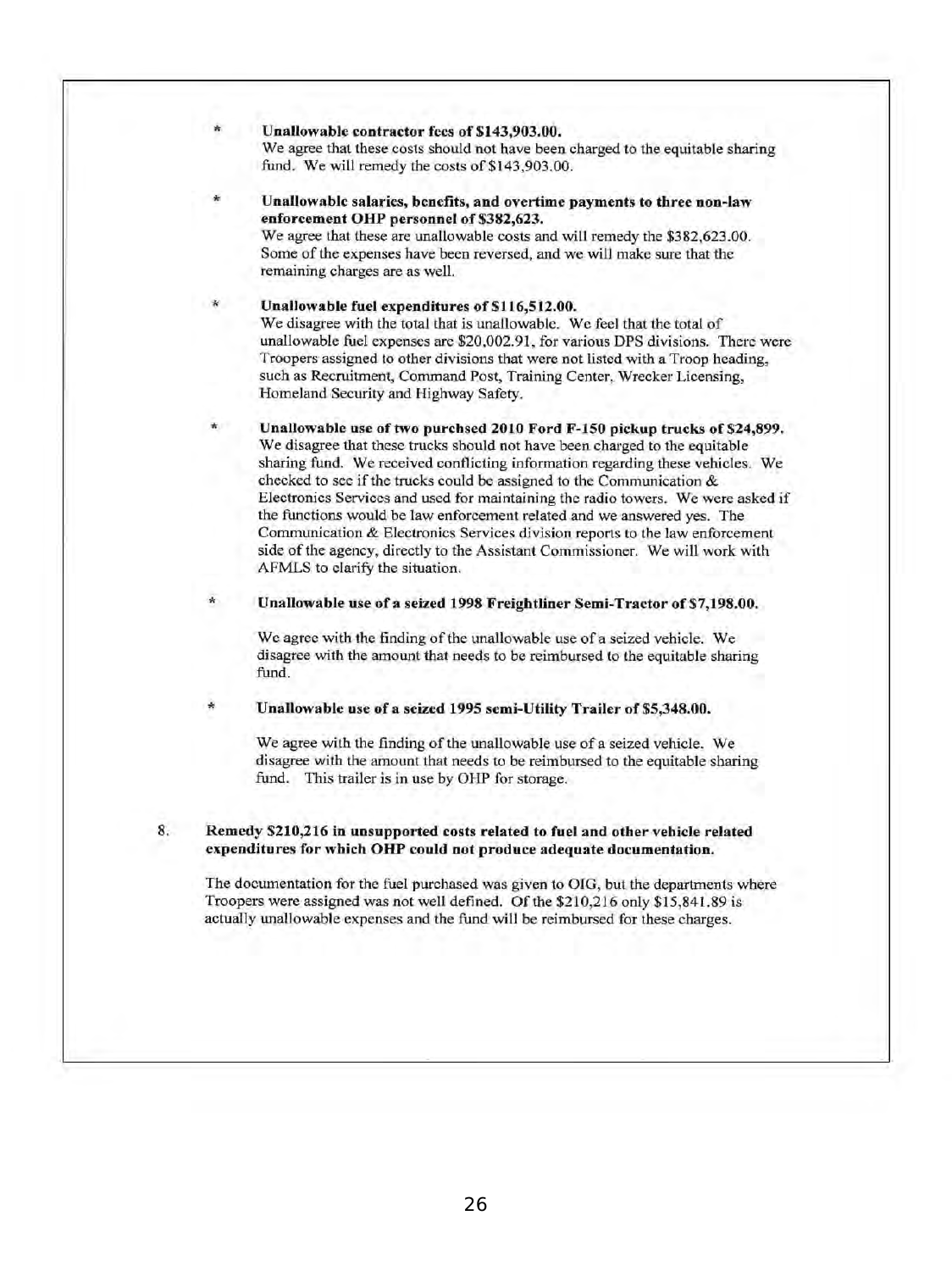Please let us know if there are any questions or concerns, or if you request any further claritication.

x

 $Sineerely,$ tettin; DP COLONEL KERRY PETTINGILL

Chief, Oklahoma Highway Patrol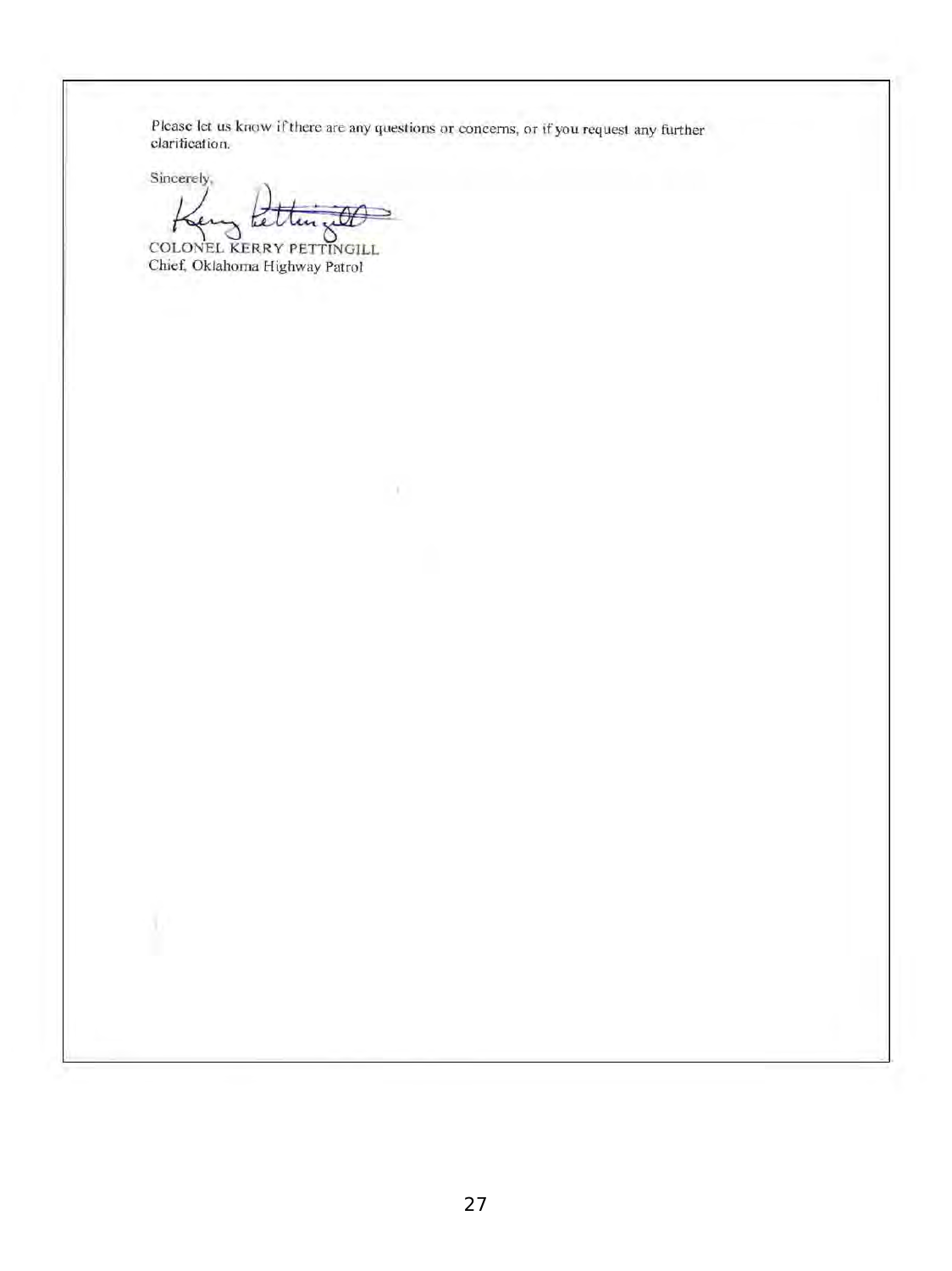# **OFFICE OF THE INSPECTOR GENERAL ANALYSIS AND SUMMARY OF ACTIONS NECESSARY TO RESOLVE THE REPORT**

<span id="page-31-0"></span> Highway Patrol (OHP). The Criminal Division's response is incorporated into final report. The Criminal Division concurred with six of the OIG's eight recommendations. However, the Criminal Division stated in its response that with recommendations Nos. 6 and 7. As a result, the report is unresolved. The Department of Justice, Office of the Inspector General (OIG) provided a draft of this audit report to the Criminal Division and the Oklahoma Appendix III and the OHP's response is incorporated into Appendix IV of this it does not have sufficient information to determine whether it fully concurs

### **Recommendation Number:**

**1.** Resolved. The Criminal Division concurred with our recommendation information on individual payroll transactions and includes the OHP date. In response to our recommendation, on page 23 of this report, sharing fund is now recorded in a payroll ledger that details the to ensure that the OHP maintains a detailed payroll ledger that provides employee's name or identification number, and pay period or payment the OHP stated that it will ensure that all payroll paid from its equitable employee and the month of payment.

 individual payroll transactions and includes the OHP employee's name and the month of payment. This recommendation can be closed when we receive evidence that the OHP maintains a detailed payroll ledger that provides information on

 equitable sharing funds. In response to our recommendation, on page 23 of this report, the OHP stated that it will ensure that a separate **2. Resolved.** The Criminal Division concurred with our recommendation to ensure that the OHP maintains separate accounting records for its DOJ set of records for purchases and expenditures are maintained by the Asset Forfeiture Coordinator.

This recommendation can be closed when we receive evidence that the OHP maintains separate accounting records for its DOJ equitable sharing funds.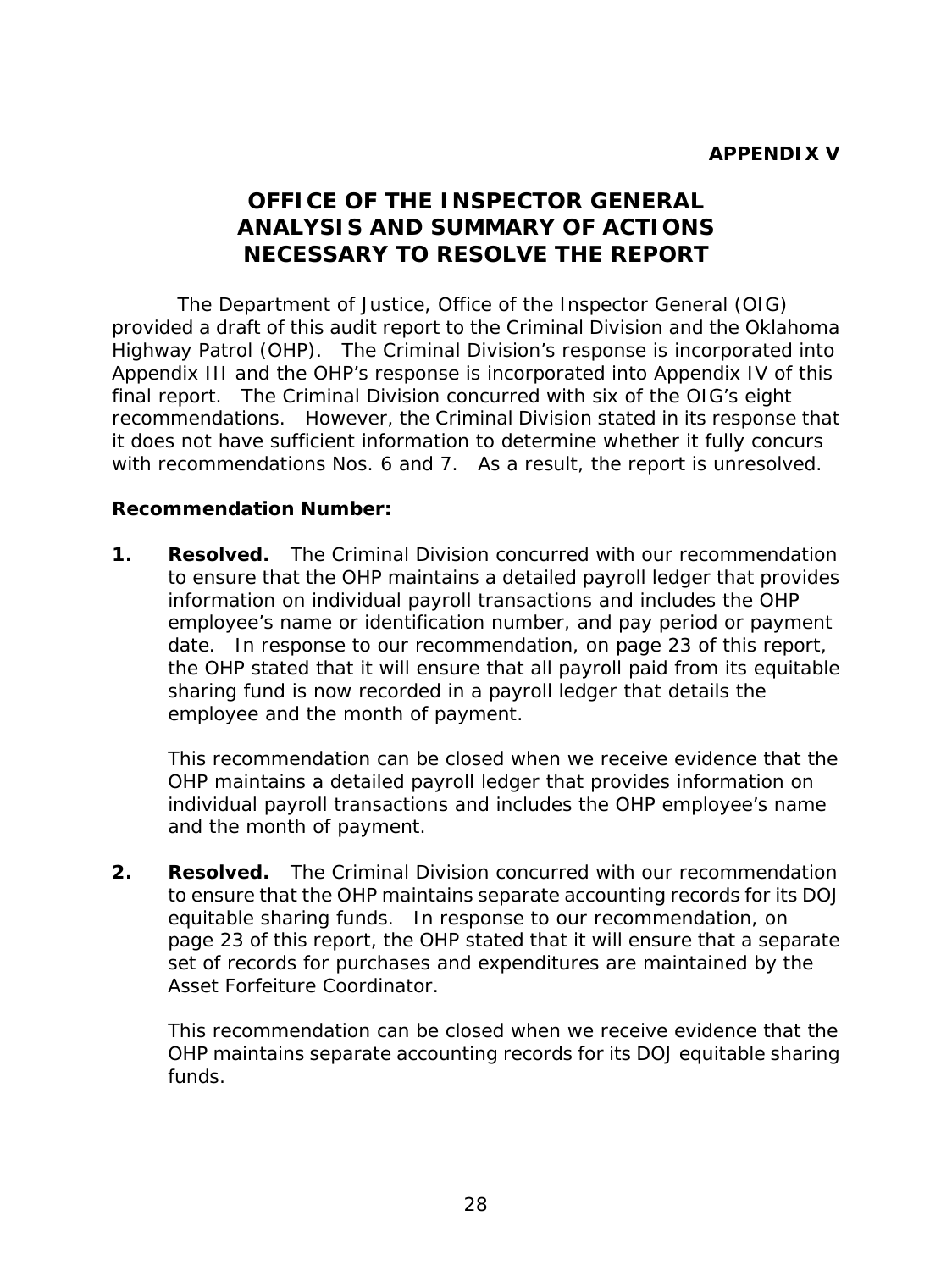income earned in FYs 2010 through 2012, between the DOJ and forms with the correct interest income. In response to our **3. Resolved.** The Criminal Division concurred with our recommendation to require the OHP to reallocate \$395,239 in equitable sharing interest Treasury equitable sharing funds and submit amended Certification recommendation, on page 23 of this report, the OHP stated that the interest income will be reallocated once a new fund is established for Treasury equitable sharing funds.

This recommendation can be closed when we receive evidence that the OHP reallocated the \$395,239 in equitable sharing interest income earned in FYs 2010 through 2012, between the DOJ and Treasury equitable sharing funds and submitted amended Certification forms with the correct interest income.

 agency's finance department for its DOJ equitable sharing revenues. In response to our recommendation, on page 24 of this report, the OHP stated that a new fund for Treasury equitable sharing revenues will be **4. Resolved.** The Criminal Division concurred with our recommendation to ensure the OHP establishes a separate revenue account through the established once the Oklahoma Legislature reconvenes.

This recommendation can be closed when we receive evidence that the OHP established a separate revenue account through the agency's finance department for its DOJ equitable sharing revenues.

 tangible equitable sharing property, both seized and purchased. In **5. Resolved.** The Criminal Division concurred with our recommendation to ensure the OHP maintains an inventory that easily identifies all response to our recommendation, on page 24 of this report, the OHP stated that it would ensure that an inventory log is created and maintained to list all property purchased and seized.

This recommendation can be closed when we receive evidence that the OHP maintains an inventory log that identifies all tangible equitable sharing property, both seized and purchased.

**6.** Unresolved. The Criminal Division stated that it did not have sufficient what information was needed. In an e-mail to the OIG dated adequate response to this finding. In response to our recommendation, information to determine whether it fully concurs with this recommendation but did not specify in its response to the draft report August 14, 2013, the Criminal Division stated that it would work with the OIG and OHP to obtain enough information in order to provide an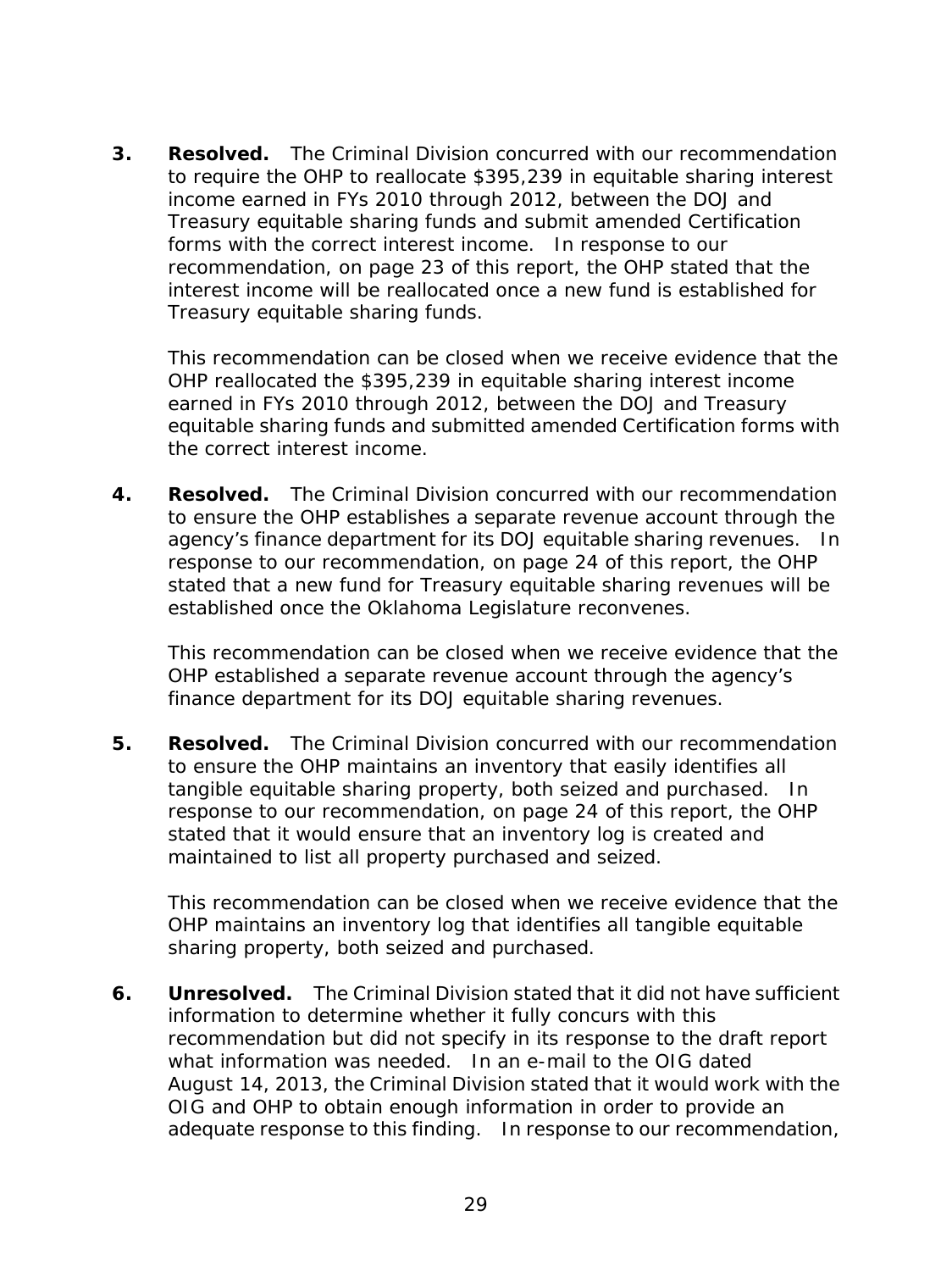capital expenditure that uses equitable sharing funds. on page 24 of this report, the OHP stated that it will ensure that procedures are established for seeking prior approval on any future

 Criminal Division to ensure it has the information necessary to provide This recommendation remains unresolved. The OIG will work with the an adequate response to this finding.

**7.** Unresolved. The Criminal Division stated that it did not have sufficient what information was needed. In an e-mail to the OIG dated adequate response to this finding. In response to our recommendation, the OHP provided the following comments on unallowable expenditures. information to determine whether it fully concurs with this recommendation but did not specify in its response to the draft report August 14, 2013, the Criminal Division stated that it would work with the OIG and OHP to obtain enough information in order to provide an

 *licensed to the Oklahoma Department of Public Safety (DPS). Unallowable Expenditure No. 1: \$996,088 for construction of a troop headquarters owned by the Oklahoma Turnpike Authority (OTA) and* 

 governing building construction on leased land. Because DPS expended the Equitable Sharing Guide. Further, the Equitable Sharing Guide capital expenditures. We were not provided documentation that such approval was requested or granted. Moreover, the Criminal Division's On page 24 of this report, the OHP requested in its response that DPS be granted an exemption from the Equitable Sharing Guide provisions equitable sharing funds to make capital improvements on property to which it has no ownership interest, these expenditures are contrary to clearly states that approval from AFMLS is required before making any response to this report stated that it has not yet obtained enough information in order to provide an adequate response to this finding.

### *Unallowable Expenditure No. 2: \$20,862 for renovation costs of a DPS facility shared by both OHP and non-law enforcement sections*

In response to our recommendation, on page 25 of this report, the OHP stated that these renovations should have been a shared cost and that they would remedy the \$20,862.

 *Unallowable Expenditure No. 3: \$143,903 of fees paid to contractors performing functions unrelated to the DOJ Equitable Sharing Program*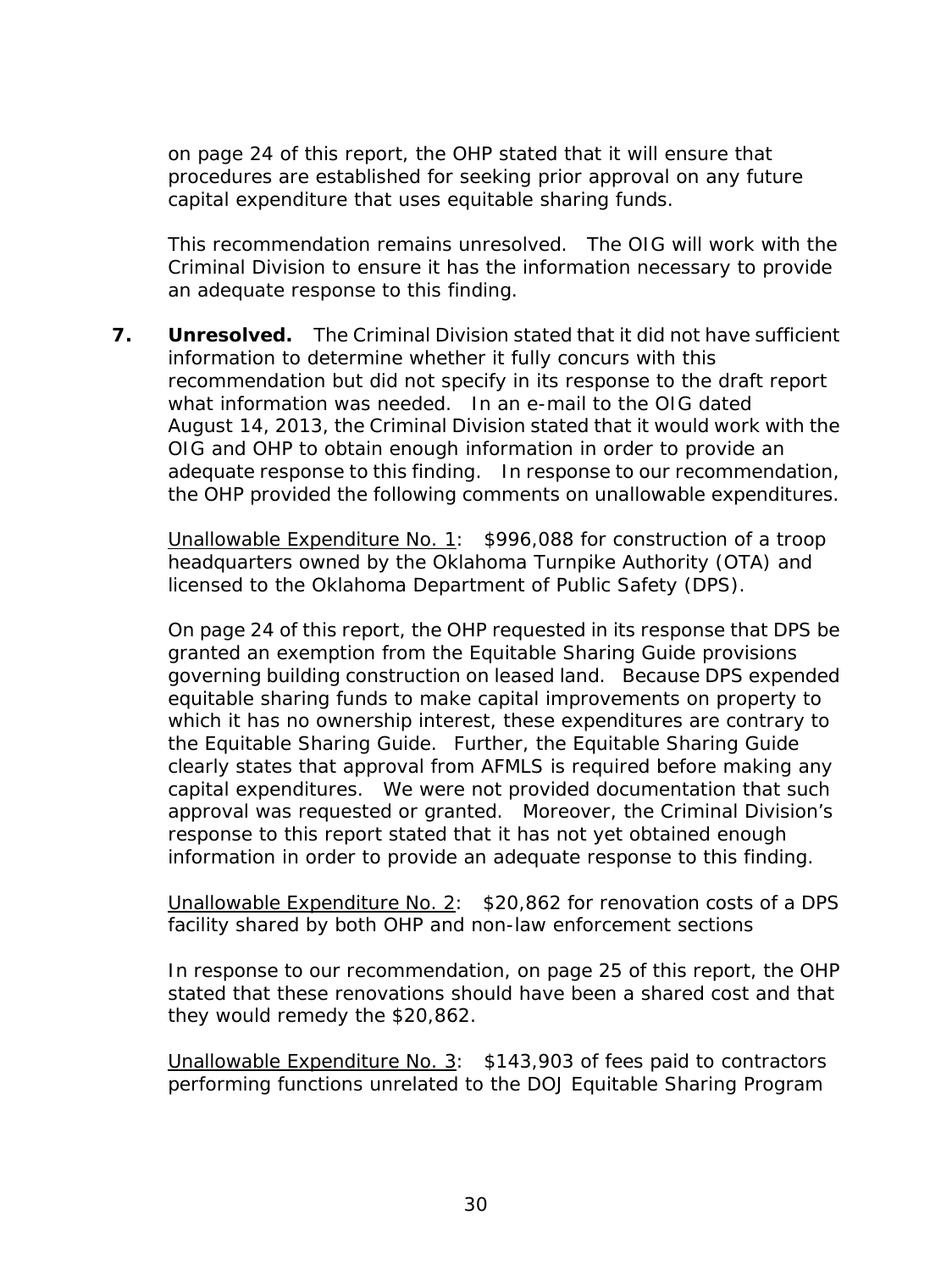In response to our recommendation, on page 26 of this report, the OHP explained that these costs should not have been charged to the equitable sharing fund and that it would remedy the costs of \$143,903.

*Unallowable Expenditure No. 4: \$382,623 of Salaries, benefits and overtime costs for non-law enforcement OHP personnel* 

In response to our recommendation, on page 26 of this report, the OHP stated that some of the \$382,623 in expenses had already been reversed and that they would ensure that the remaining charges were reversed as well.

 *Unallowable Expenditure No. 5: \$116,512 of fuel and other vehicle expenditures for DPS sections not primarily responsible for law enforcement activities.* 

In response to our recommendation, on page 26 of this report, the OHP disagreed with the amount of questioned costs, saying that they believed the unallowable fuel expenditures should have been \$20,002.91 for various DPS divisions. OHP said that there were Troopers assigned to other divisions that were not listed with a "Troop" heading on the invoices, such as Recruitment, Command Post, Training Center, Wrecker Licensing, Homeland Security, and Highway Safety.

 However, the OIG did not include in its questioned costs the fuel and OIG did question the fuel and other vehicle expenditures of the Wrecker wrecker vehicles, and wrecker and towing services." We also \$20,002.91 in unallowable fuel expenditures. Based on the available other vehicle expenditures associated with the DPS Homeland Security office, Highway Safety office, Command Post, and Training Center. The Services Division, a civilian DPS component that is not primarily responsible for law enforcement activities and whose personnel, according to the Oklahoma DPS website, "establish and implement procedures for the licensing, supervision, administration and control of questioned fuel and other vehicle expenditures associated with "recruitment" because a DPS component performing such a function is not primarily responsible for law enforcement activities. Furthermore, the OHP did not specify how it calculated what it believed was the information, we continue to question this expenditure as unallowable under Equitable Sharing Guidelines.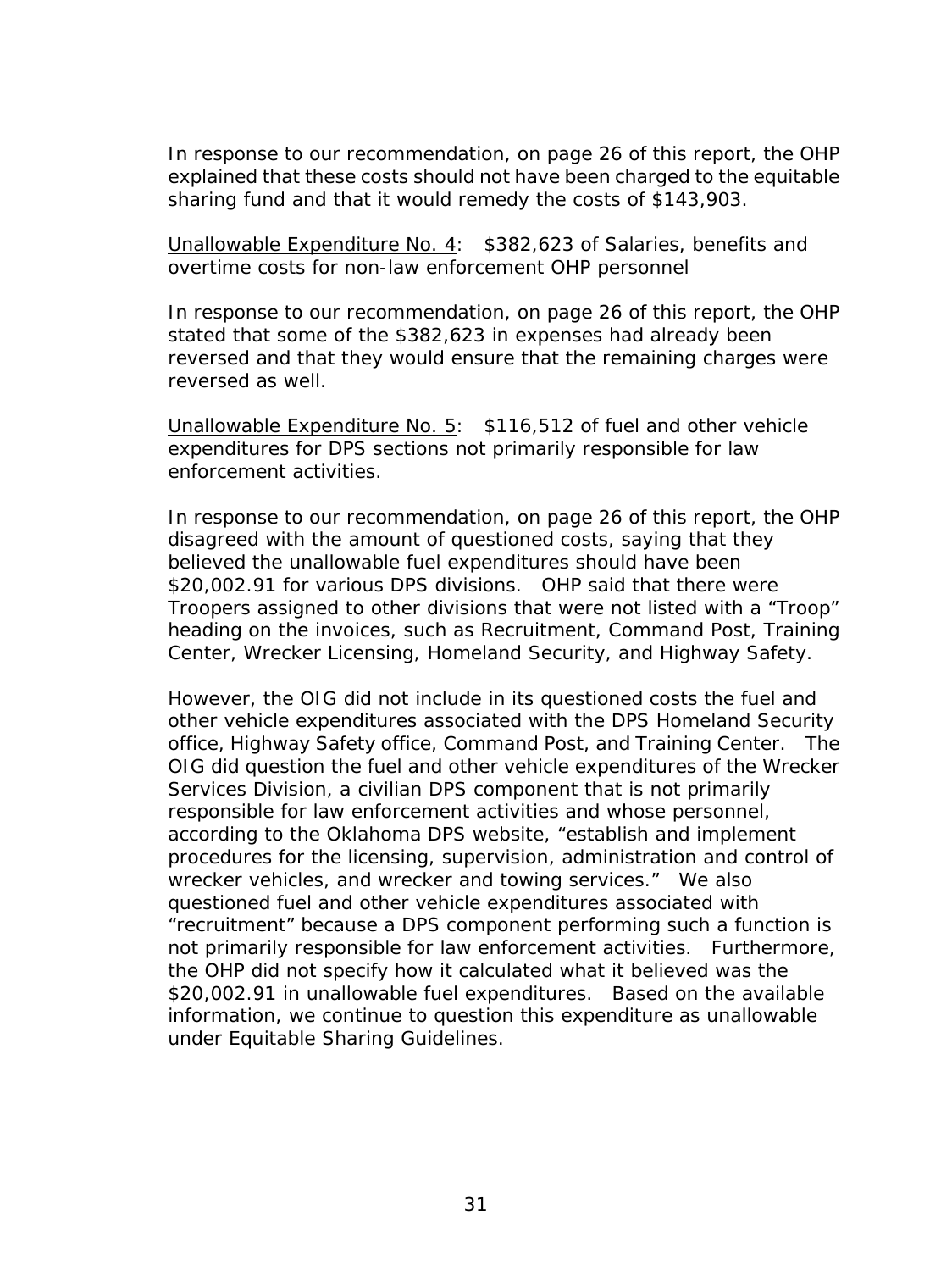*Unallowable Expenditure No. 6: \$24,899 of purchased vehicles used by non-law enforcement personnel.* 

 related and we answered yes. The Communications & Electronics directly to the Assistant Commissioner." OHP said it would work with AFMLS to clarify the situation. However, the equitable Sharing Guide In response to our recommendation, on page 26 of this report, the OHP disagreed with this recommendation, stating that it had received conflicting information regarding these vehicles, and that it had checked to see if the trucks could be assigned to the Communications & Electronics Services section and used to maintain the radio towers. OHP said "we were asked if the functions would be law enforcement Services division reports to the law enforcement side of the agency, requires that law enforcement equipment purchased with equitable sharing funds be used by law enforcement personnel only. As a result, we continue to question this expenditure as unallowable under Equitable Sharing Guidelines.

### *Unallowable Expenditure No. 7: \$12,546 of seized vehicles used for non-law enforcement purposes.*

 purposes, but disagreed with the questioned amount. However, the the semi-tractor and trailer at the time of the OHP's receipt of the vehicle was primarily used for unallowable purposes. OHP also stated In response to our recommendation, on page 26 of this report, the OHP agreed that the seized semi-tractor and trailer were used for unallowable OHP did not explain why it disagreed with the OIG's calculation of the \$12,546 in questioned costs, which we based on the appraised value of equipment, and investigative agency administrative fees because the that it is now using the trailer for storage.

 described above, remains unresolved. The OIG will work with the Criminal Division to ensure it has the information necessary to provide This recommendation, comprised of the seven unallowable expenditures an adequate response to this finding.

 produce adequate documentation. In response to our documentation for the fuel purchased was given to the OIG, but the department where Troopers were assigned was not well defined. OHP **8. Resolved.** The Criminal Division concurred with our recommendation to ensure the OHP remedy \$210,216 in unsupported costs related to fuel and other vehicle related expenditures for which the OHP could not recommendation, on page 26 of this report, the OHP stated that the stated that of the \$210,216 that was questioned, only \$15,841.89 is